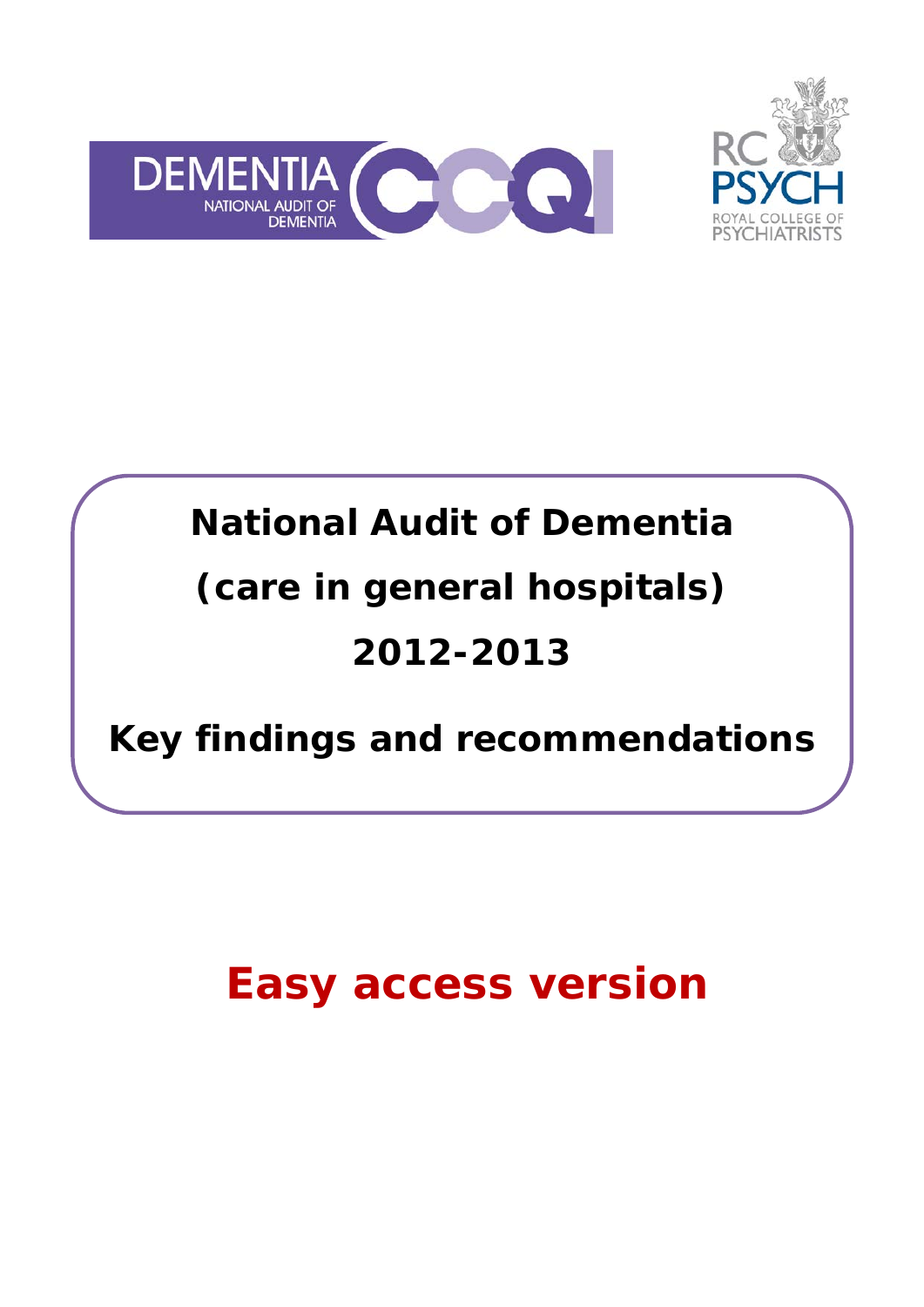# **This document is a shorter version of the national report's key findings and recommendations.**

It tells you about the key findings from the audit, but in less detail.

Not all the recommendations are included in this document.

To see the full national report of the National Audit of Dementia, please go to:

#### [www.nationalauditofdementia.org.uk](http://www.nationalauditofdementia.org.uk/)

This easy access version was produced by the National Audit of Dementia team. We would like to thank Dr Daphne Wallace, Alzheimer's Society Ambassador and member of the Steering Group, for her review and comments, and Nicholas Ridgman, Publications Editor at the Alzheimer's Society, for his input and advice.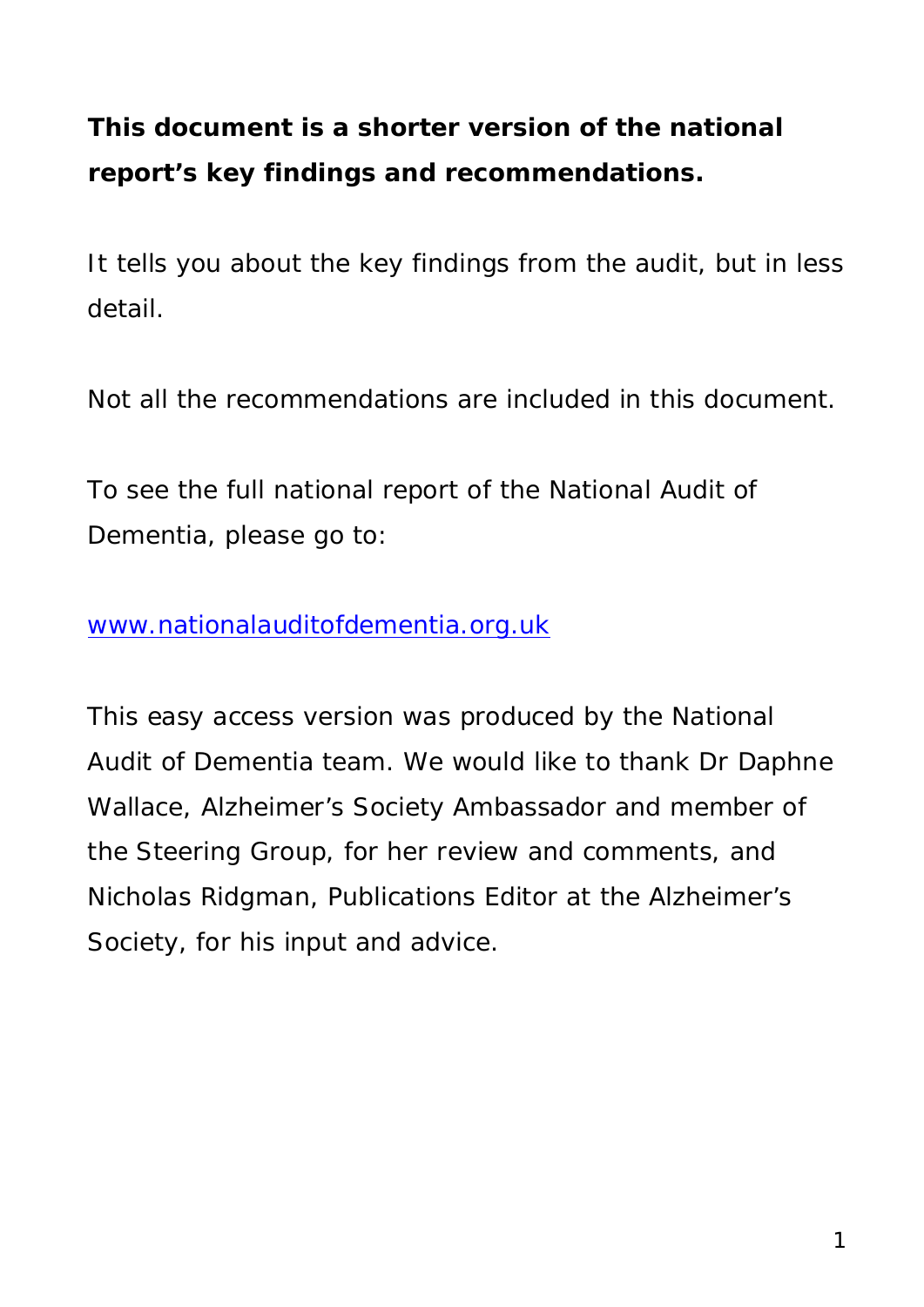# **Contents**

| Introduction                         |                                            | 3  |  |
|--------------------------------------|--------------------------------------------|----|--|
| The second round of audit            |                                            | 4  |  |
| Information collected from hospitals |                                            |    |  |
| Organisations involved in the audit  |                                            |    |  |
| How to read this report              |                                            |    |  |
| Audit themes:                        |                                            |    |  |
| $1_{\cdot}$                          | Procedures hospitals have in place to care | 8  |  |
|                                      | for people with dementia                   |    |  |
| 2.                                   | Physical and mental health assessments     | 13 |  |
| 3.                                   | Use of antipsychotic medication            | 18 |  |
| 4.                                   | Support from psychiatry services           | 22 |  |
| 5.                                   | Leaving the hospital                       | 25 |  |
| 6.                                   | Information and communication              | 29 |  |
| 7.                                   | Staff training                             | 33 |  |
| Contact the project team<br>37       |                                            |    |  |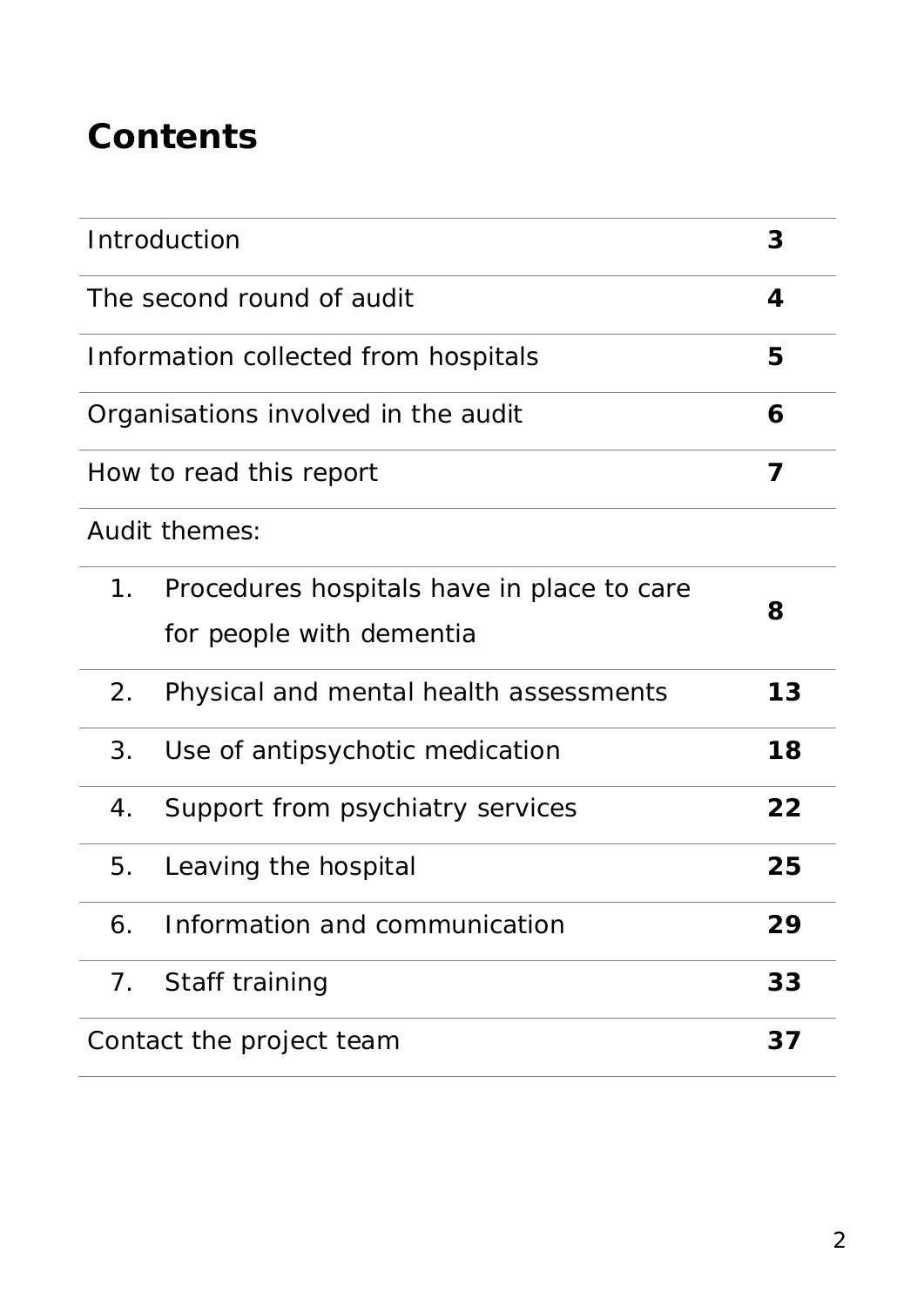# **Introduction**

There are currently 800,000 people with dementia in the UK. There will be over a million people with dementia by 2021.

More than a third of people in acute hospital beds have some problems with their memory and understanding information, and this is often caused by dementia.

In 2009, improving care for people with dementia in hospitals became a national priority.

In 2010 and 2011 the first round of the National Audit of Dementia was carried out.

The audit found that improvements were needed in many areas of care that people with dementia received while in hospital. The report for the first round of audit can be downloaded from: [www.nationalauditofdementia.org.uk](http://www.nationalauditofdementia.org.uk/)

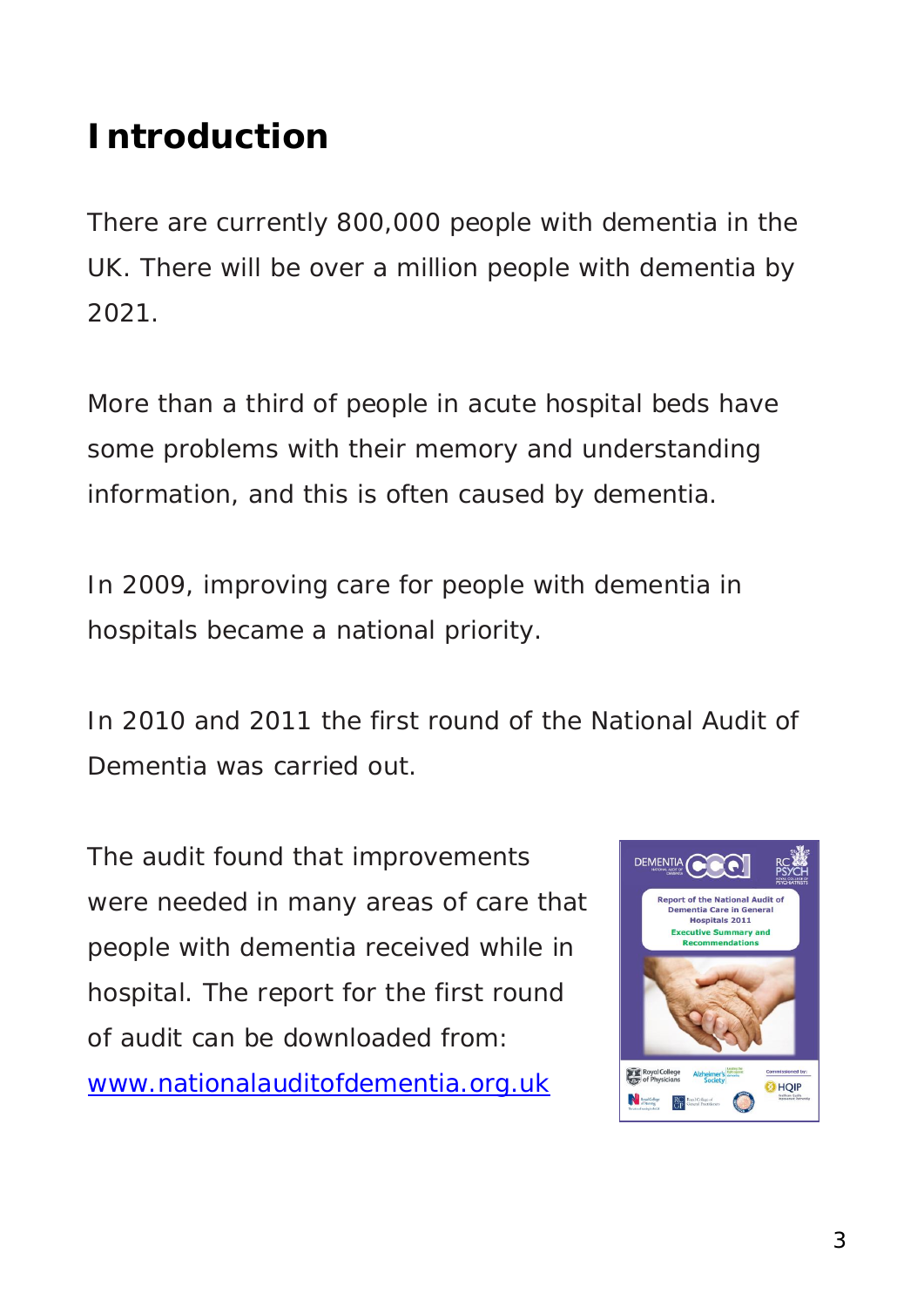# **The second round of audit**

In 2012 and 2013 we carried out a second round of audit to look at the care hospitals were providing to people with dementia so that we could see if they had made any improvements since the first round of audit.



The national report for the second round of audit was published in July 2013. The full report can be downloaded from: [www.nationalauditofdementia.org.uk.](http://www.nationalauditofdementia.org.uk/)

### **Participation in the audit**

210 hospitals in England and Wales participated in the second round of audit. This was nearly all general acute hospitals in England and Wales.

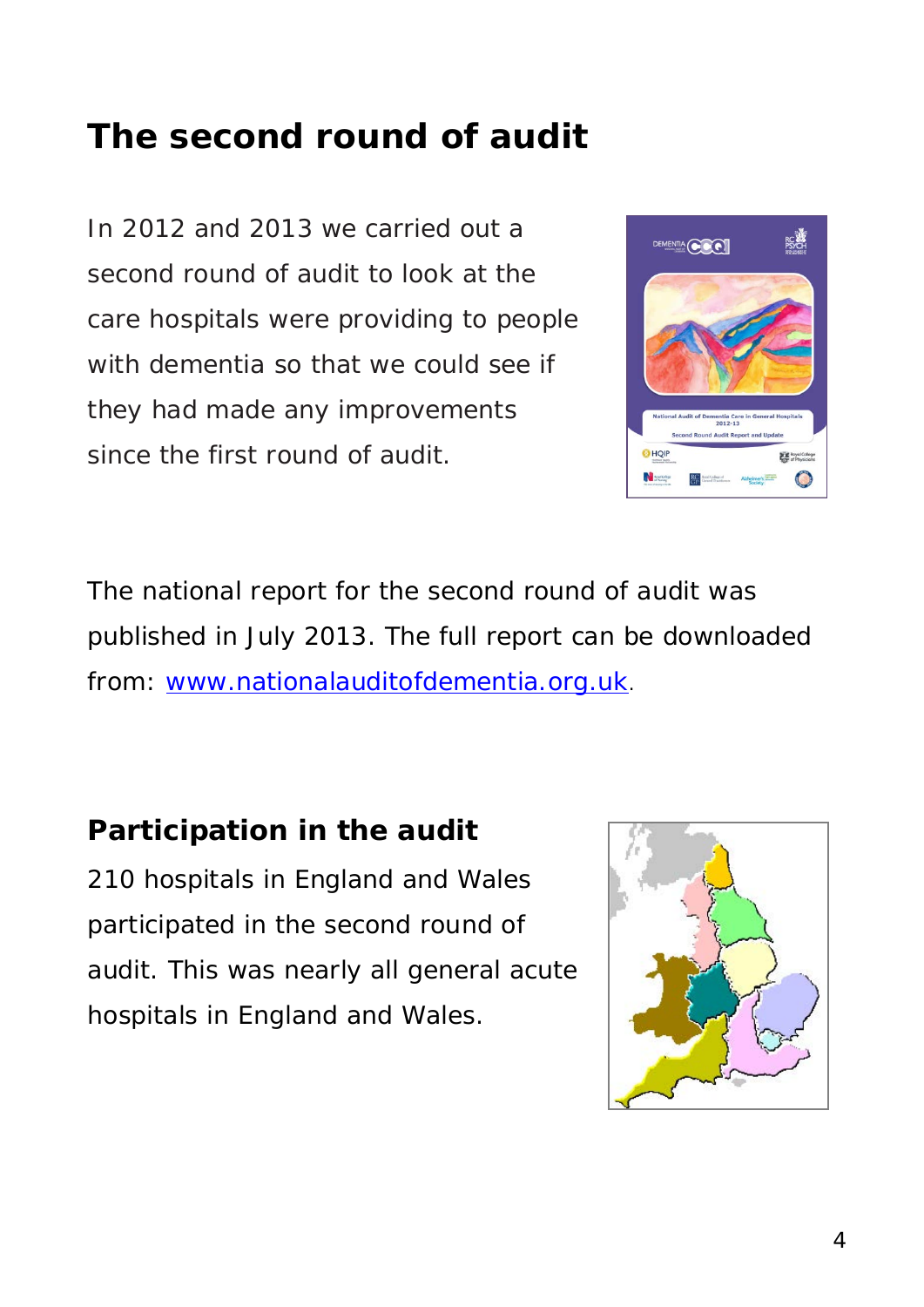# **Information collected from hospitals**

We asked hospitals to complete a checklist with information about:

- quidelines they had in the hospital to support the care of people with dementia;
- support they had in place for people with dementia, carers and staff;
- **The Indumilary in the value of the Vital** to staff.

We also asked hospitals to collect information from the notes of 40 patients with dementia who had been admitted to hospital for at least 5 days between September 2011 and February 2012. We collected information about:

- **Now what happens when the patient arrives and leaves** hospital;
- $\blacksquare$  the patient's care plan;
- **Physical and mental health assessments the patient** received.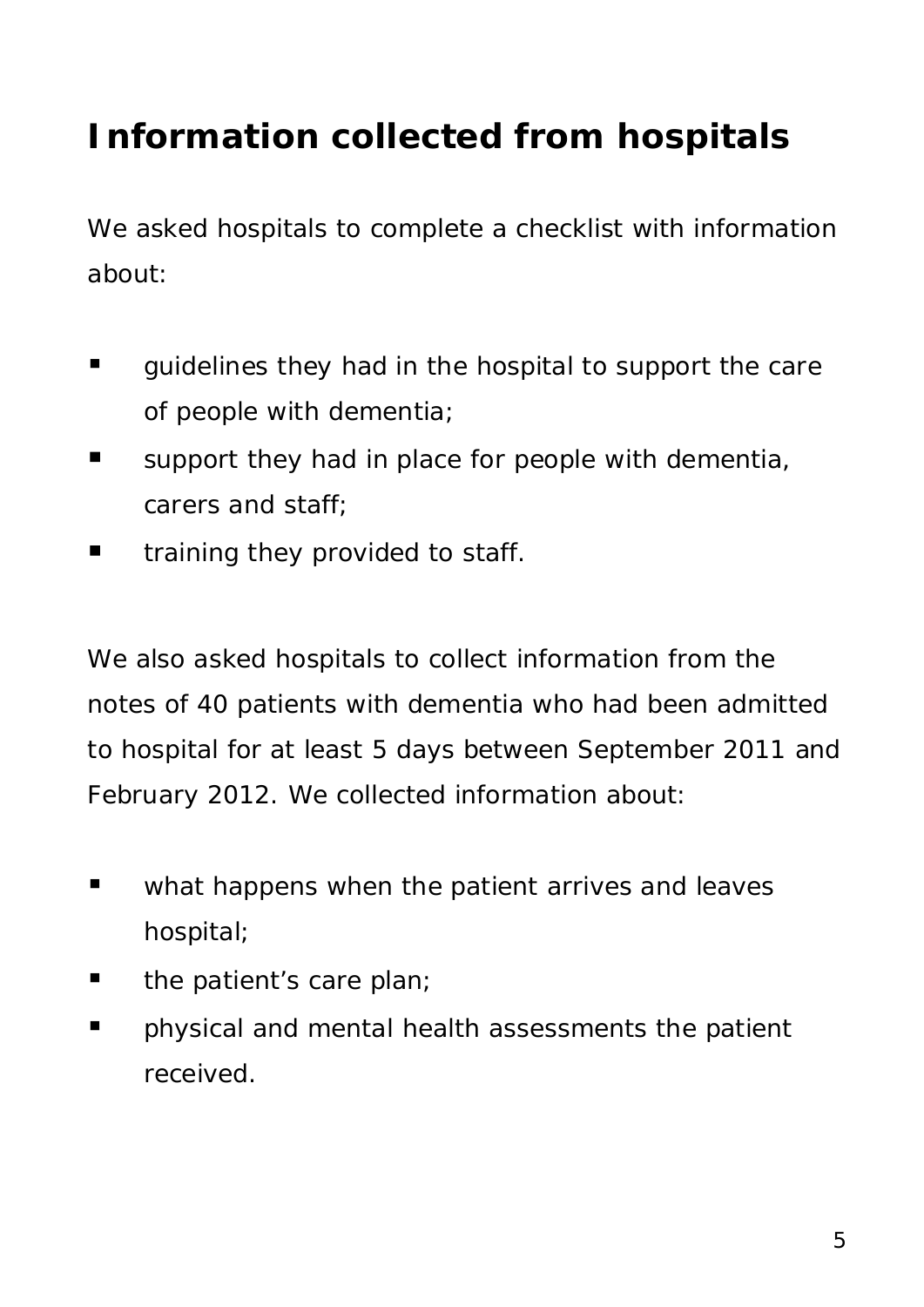# **Organisations involved in the audit**

The audit was run by the Royal College of Psychiatrists.

The National Audit of Dementia Project Team collected information from the hospitals and analysed the results.

We received support from the following organisations:

- **Alzheimer's Society**
- **Royal College of Physicians**
- Royal College of Nursing
- **Royal College of General Practitioners**
- **British Geriatrics Society**

The audit was funded by:

**The Healthcare Quality Improvement Partnership**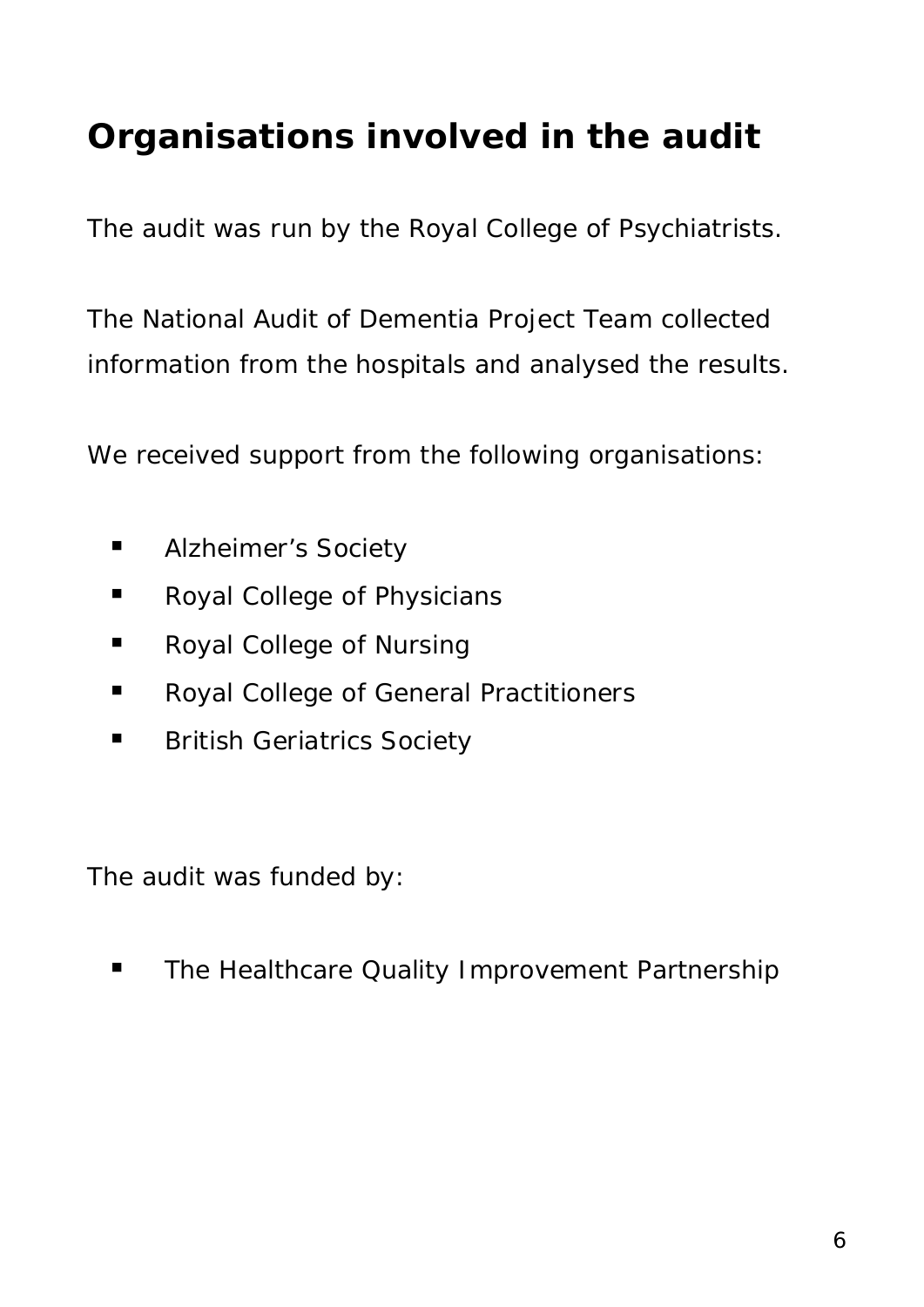# **How to read this report**

The results are divided into **7 different themes**:

- 1. Procedures hospitals have in place to care for people with dementia
- 2. Physical and mental health assessments
- 3. Use of antipsychotic medication
- 4. Support from psychiatry services
- 5. Leaving the hospital
- 6. Information and communication
- 7. Staff training

### **In each theme you will find:**

- A summary of the changes that have happened since the first round of audit.
- A summary of the information that was collected by the hospitals in the second round of audit.
- A list of some of the recommendations for hospitals and other organisations to improve the care patients with dementia receive in hospital.

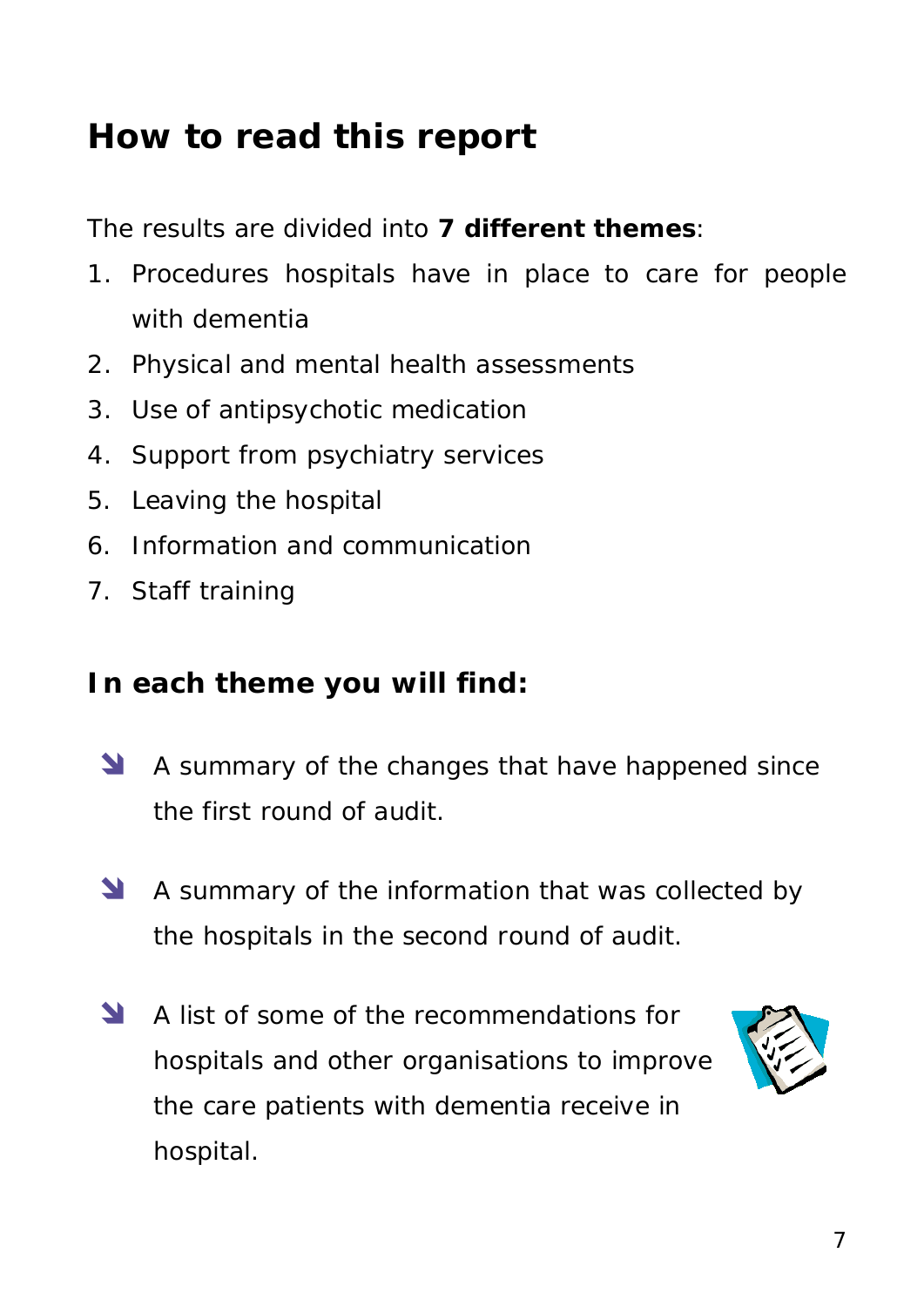# **1. Procedures hospitals have in place to care for people with dementia**



This chapter looks at:

- How hospital managers plan to run the hospital and employ the right staff to meet the needs of people with dementia.
- Information that is reviewed in the hospital to improve the care of people with dementia.
- The support hospitals have in place to help staff care for people with dementia.

#### **Progress made since the first round of audit**

There have been encouraging improvements. Hospitals are now giving more attention and resources to support the care of people with dementia. However, more improvements are still needed.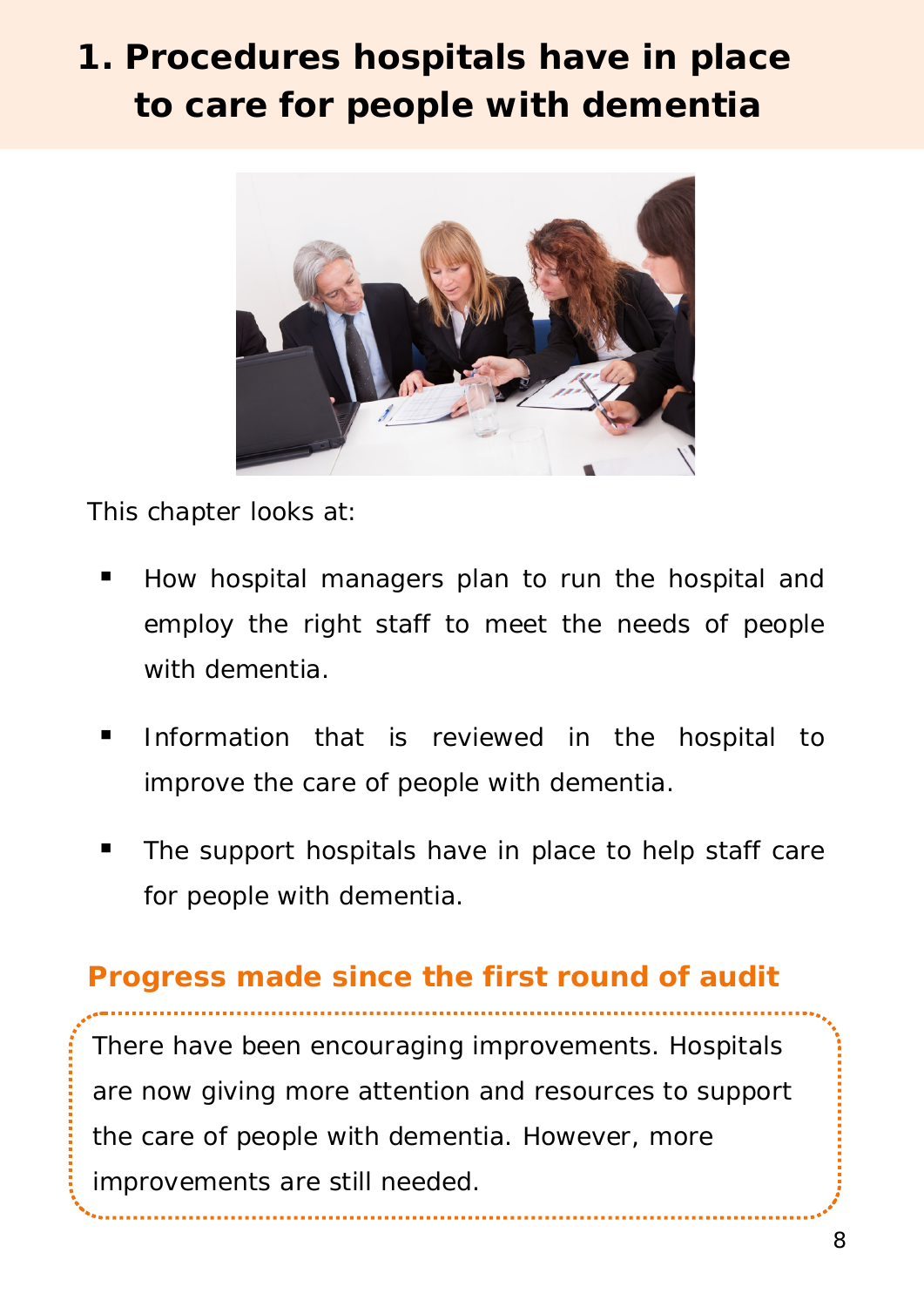### **Care pathway**

A care pathway is a list of practices, procedures and treatments that should be used for people with a particular condition, like dementia, in hospital.



 The majority of hospitals said a senior clinician (for example a doctor or a nurse with specialised knowledge) was in charge of the care pathway.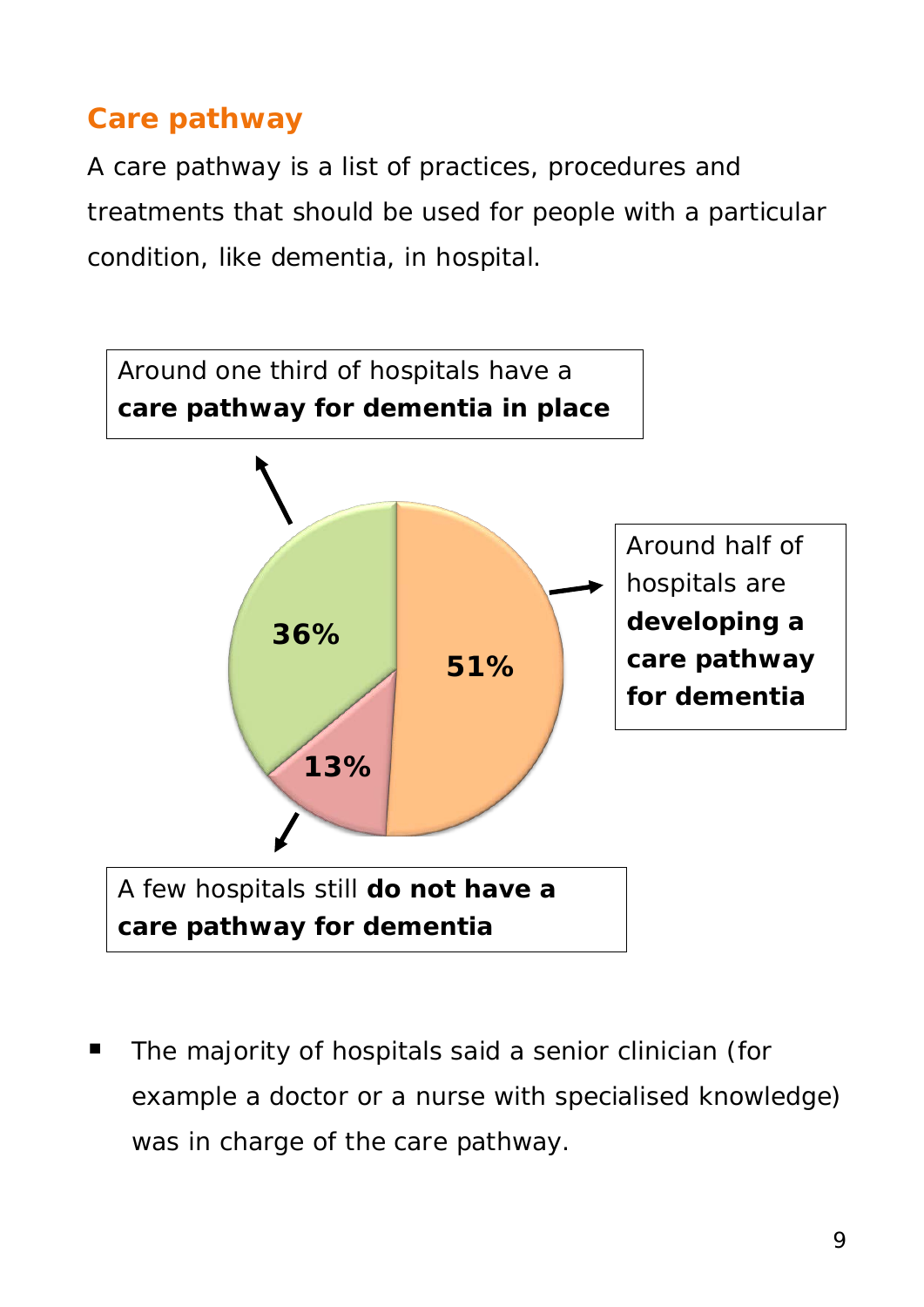#### **Involvement of Executive Boards**

The Executive Board is the group of people who have been chosen to manage the hospital. They should look at information about patient care and experience, and take action if problems are identified.

- Only around one third of Executive Boards regularly look into the number of people with dementia who have to wait longer than expected to leave the hospital and the reasons for this. Staying longer than necessary in hospital can make a person's health worse.
- **URED** Just over one quarter of hospitals look at information about people with dementia being readmitted to hospital. This would mean looking at the number of people who have to return to hospital because of complications with their health.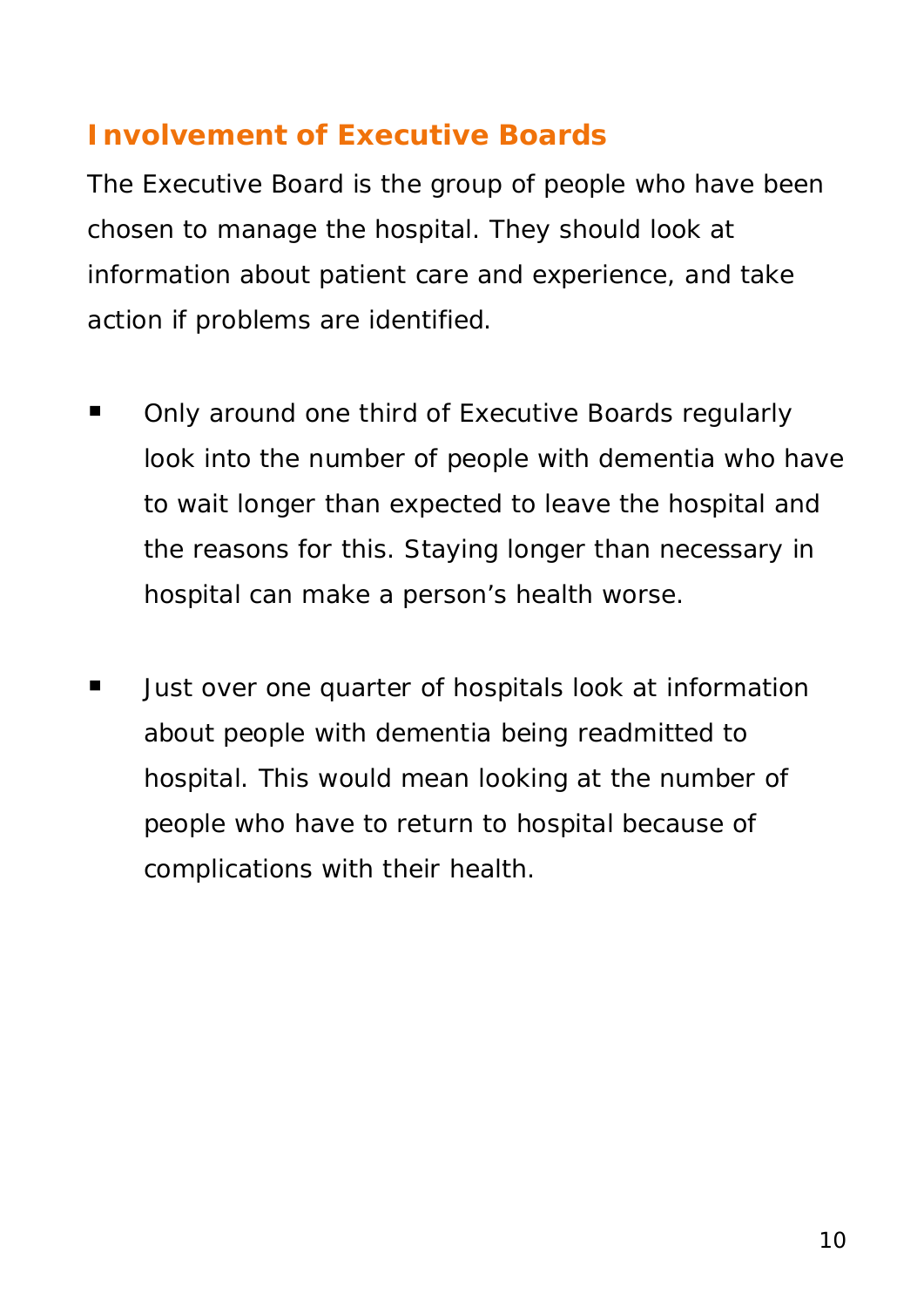### **Dementia champions**

A dementia champion is a member of staff who has expertise in dementia and provides support and guidance to other staff.

- The majority of hospitals have dementia champions at a management level in the hospital.
- **E** Around three quarters of hospitals have dementia champions working on some or all of their wards.

# **Protected mealtimes**

Protected mealtimes are periods when all activities in the ward stop so that nurses, other staff or carers can serve food and help patients to eat their meals.

■ Nearly all hospitals said they have protected mealtimes in all wards that care for people with dementia.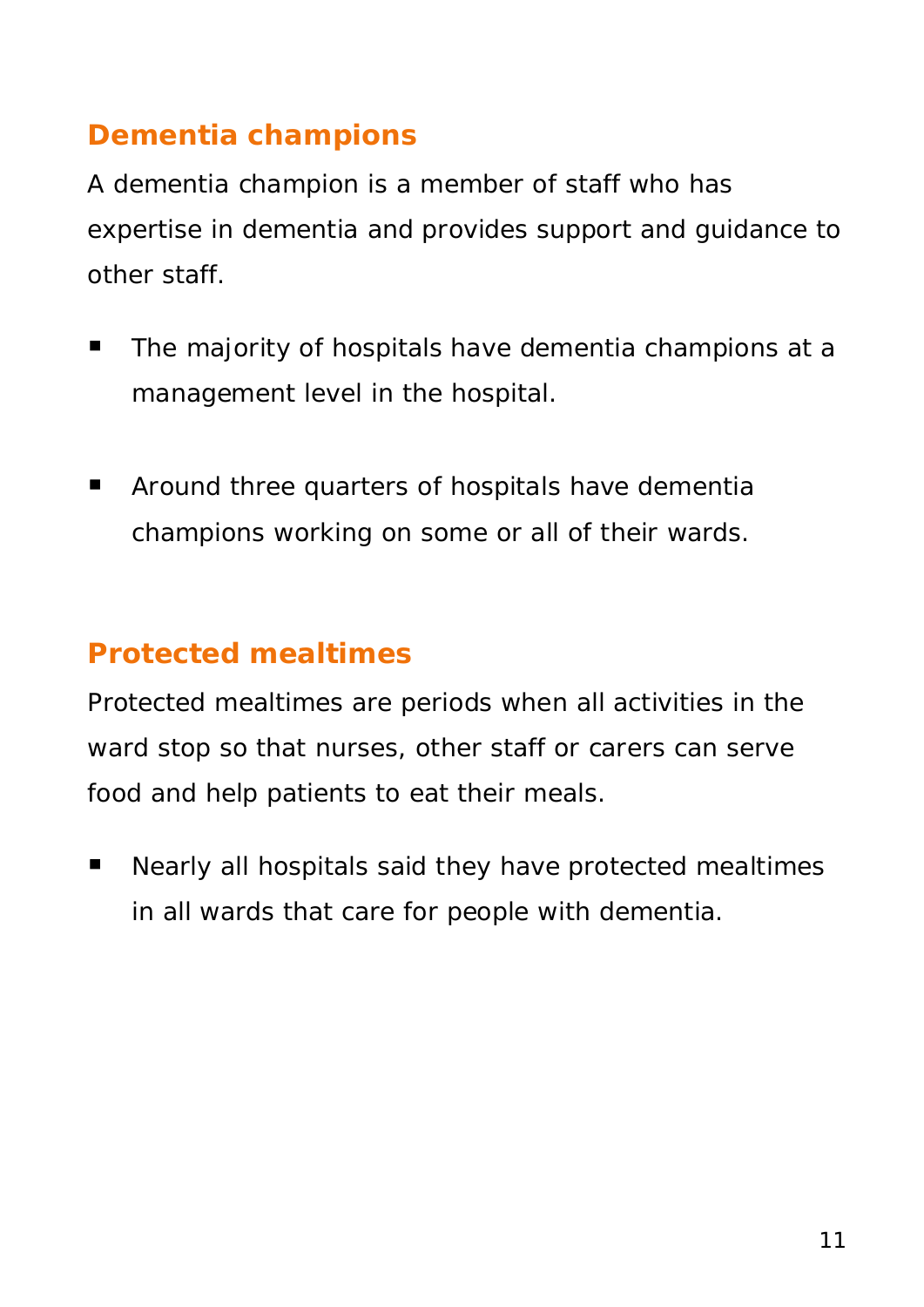### **Recommendations**



- There should be a senior clinician in every hospital to oversee high quality care for people with dementia.
- The care pathway should take account of the needs of people with dementia at each stage of their time in hospital. The senior clinician should be responsible for developing, putting in place and monitoring the care pathway for dementia.
- The Executive Board should review policies and procedures and information should include the needs and the views of people with dementia and their carers.
- Dignity leads and dementia champions should be in place in all hospitals.
- Hospitals should have protected mealtimes and should allow carers and families to help people with dementia at mealtimes.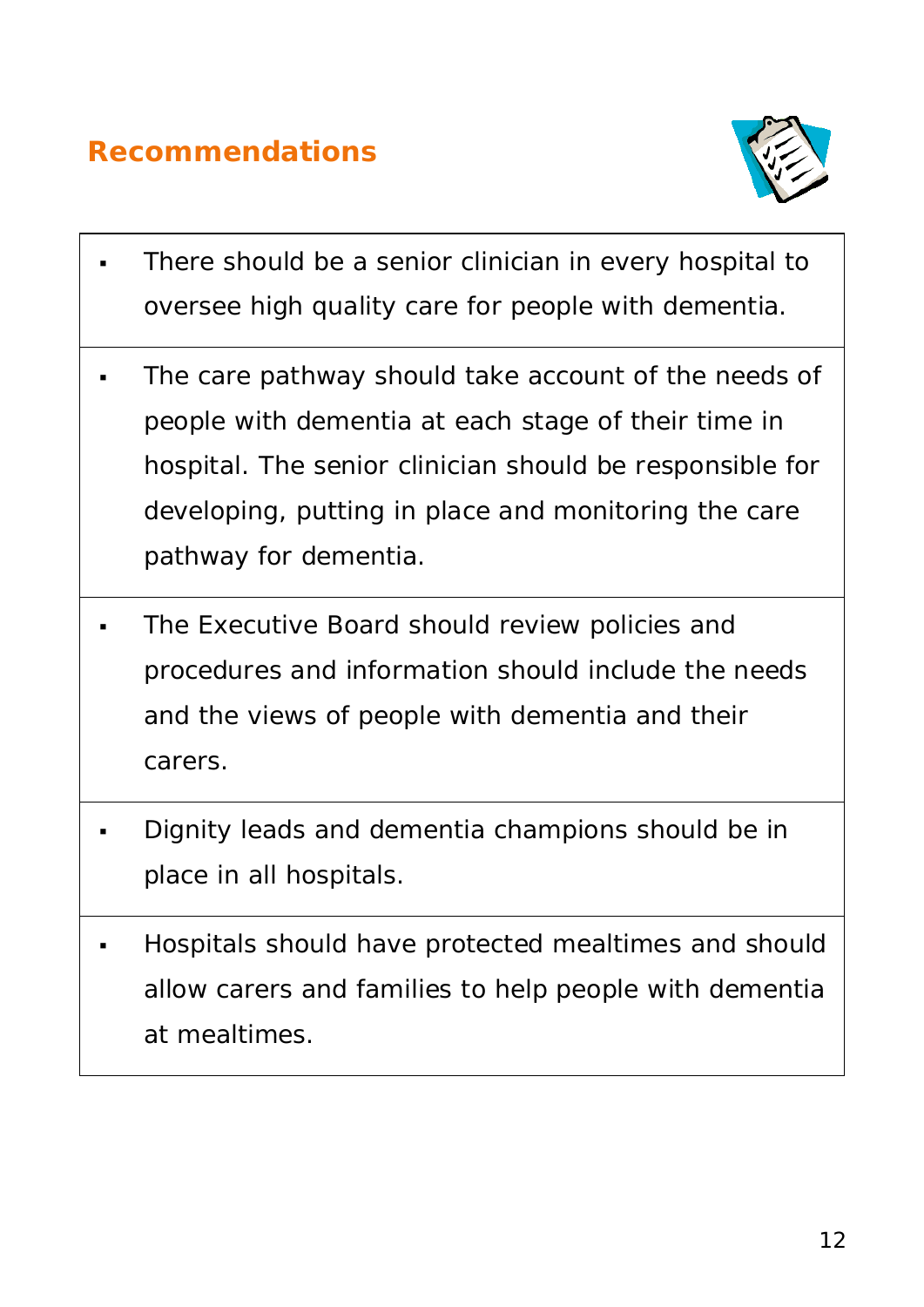# **2. Physical and mental health assessments**



This chapter looks at healthcare assessments received by people with dementia when admitted to hospital. It includes physical health and mental health assessments. It also looks at policies and procedures hospitals have in place to carry out these assessments.

#### **Progress made since the first round of audit**

Results show there has been some improvement in the number of patients receiving physical health assessments in hospital. However, people with dementia often do not receive mental health assessments and this needs to improve further.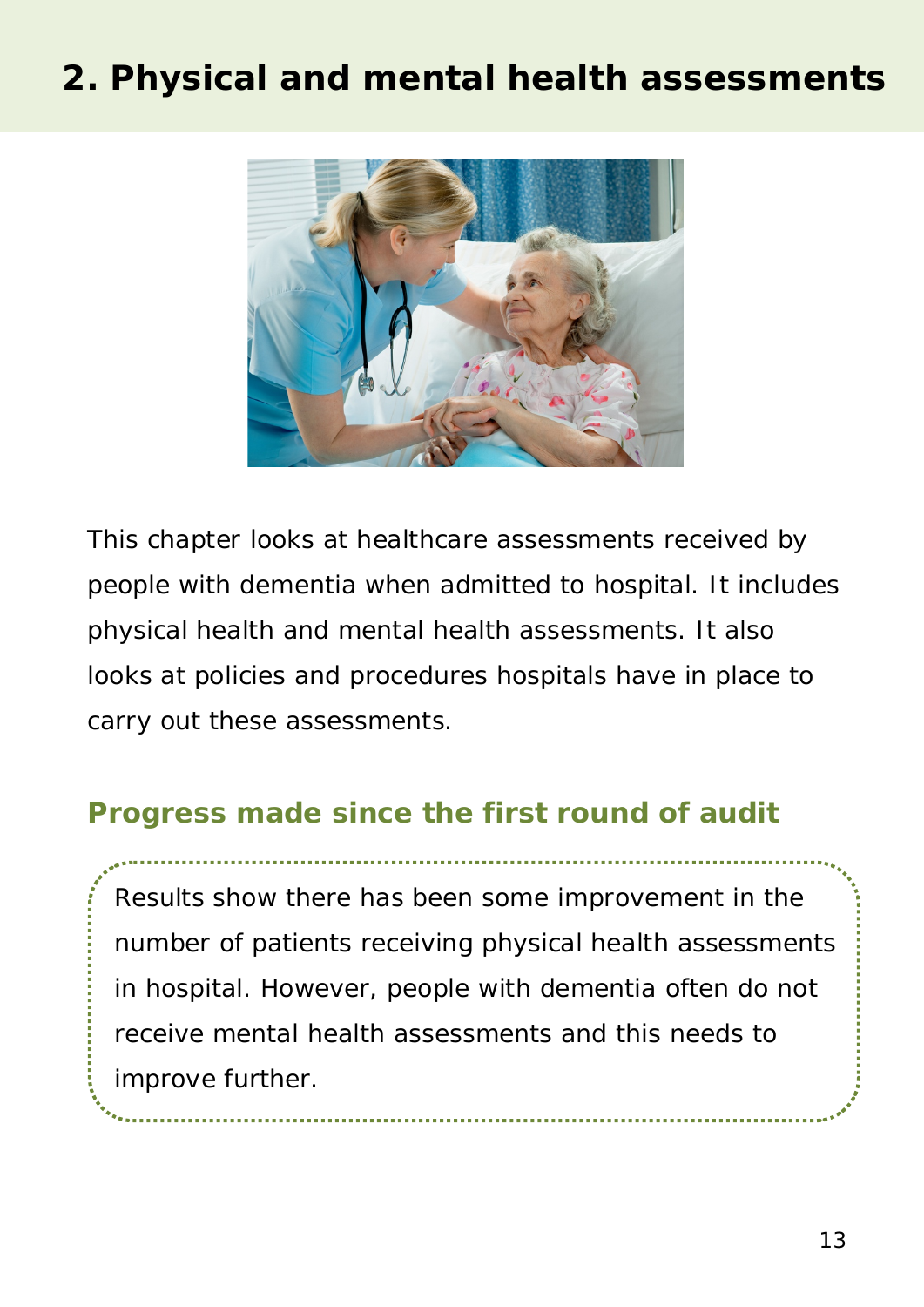#### **Nutritional assessment**

This means testing how well a patient is eating, if they are able to eat and drink, and if they are overweight or underweight.

■ All hospitals said that they had procedures in place to ensure people with dementia received this assessment when admitted to hospital.

> The majority of patients in the audit received this assessment while in hospital.

#### **Pressure sore risk assessment**

Pressure sore is a type of injury that affects the skin. It can develop from pressure or friction to parts of the body from being in a position for a long time, such as lying in bed when in hospital.

■ Nearly all patients were checked to see if they were at risk of developing a pressure sore.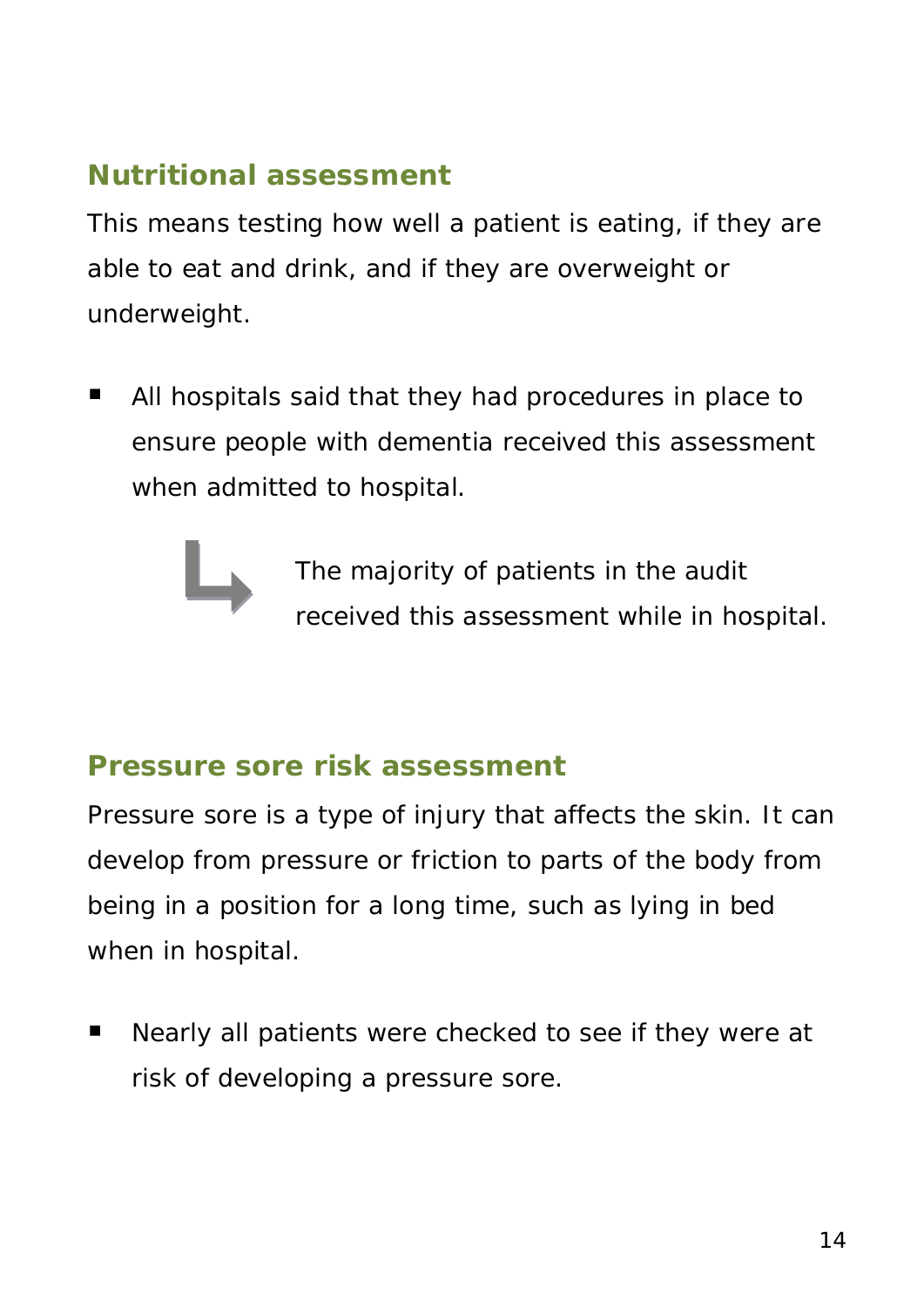### **Assessment of activities in everyday life**

- **Fewer than half the patients received an assessment of** functioning. This means assessing how well the person is able to carry out daily activities (for example getting dressed, walking, eating, bathing, using the toilet, etc).
- Nearly all patients received an assessment of mobility while in hospital. This means checking how well the patient is able to move around.
- **The majority of patients were asked if they had any** continence needs. This means asking if they needed any help using the toilet and/or had any problems with bladder or bowel control.

#### **Assessment of pain**

■ The majority of patients were asked if they were in any pain while in hospital.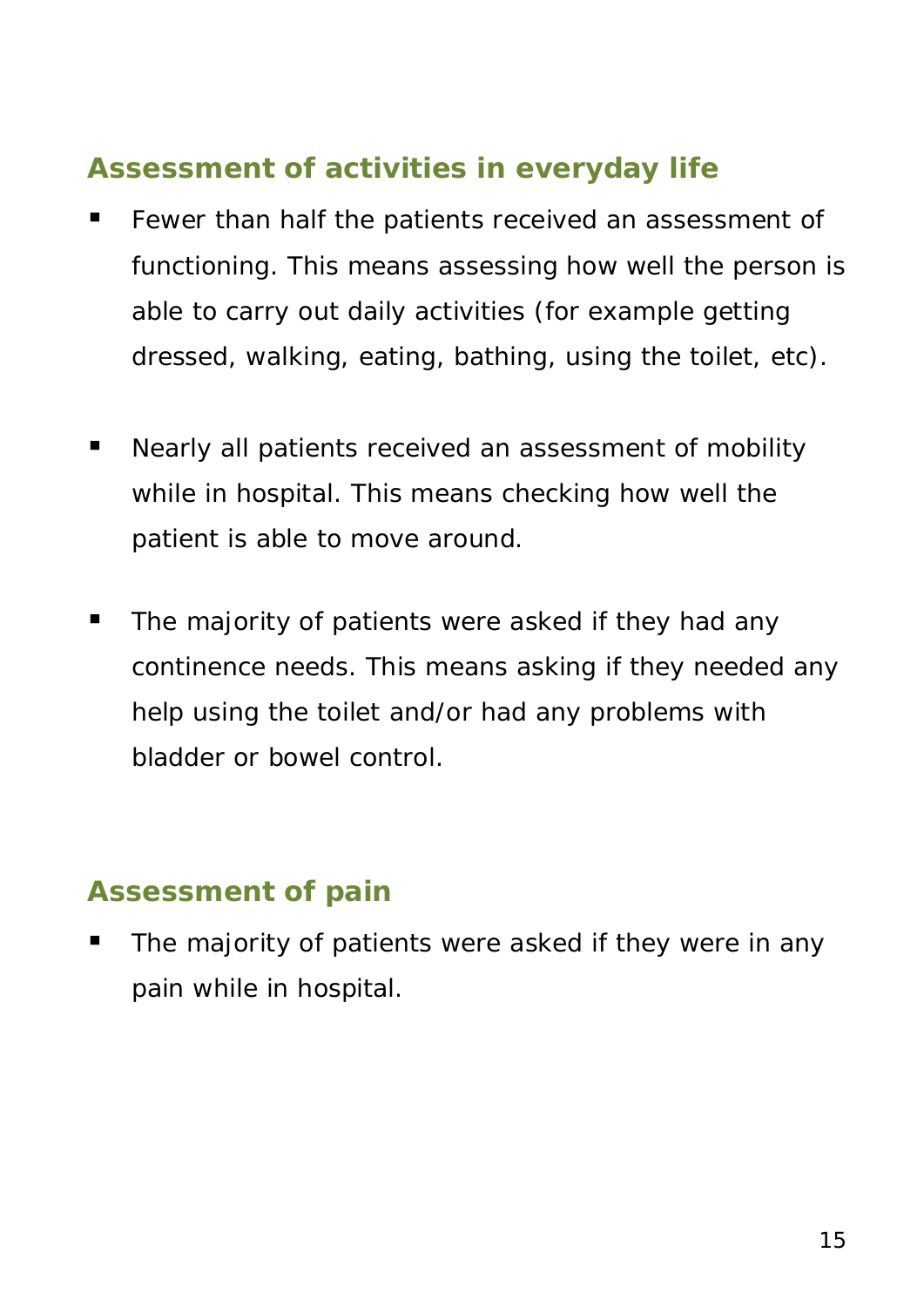#### **Mental state assessment**

This means testing what the patient's state of mind is like (for example if they have a low mood or appear confused).

**Nearly all hospitals said they carry out an assessment of** mental state for older people in the hospital.



However, only half of the patients received this assessment while in hospital.

### **Assessment of delirium**

Delirium is when a person cannot concentrate or think clearly, and cannot understand what is going on around them. People with delirium can often see or hear things that are not actually there (hallucinations). People with dementia have a high risk of developing delirium.

- **Around half of the hospitals said they have a policy or** guideline in place to ensure patients with dementia receive an assessment of delirium. Another 41% of hospitals said they were developing this policy or guideline.
- Only around one third of patients received an assessment for delirium while in hospital.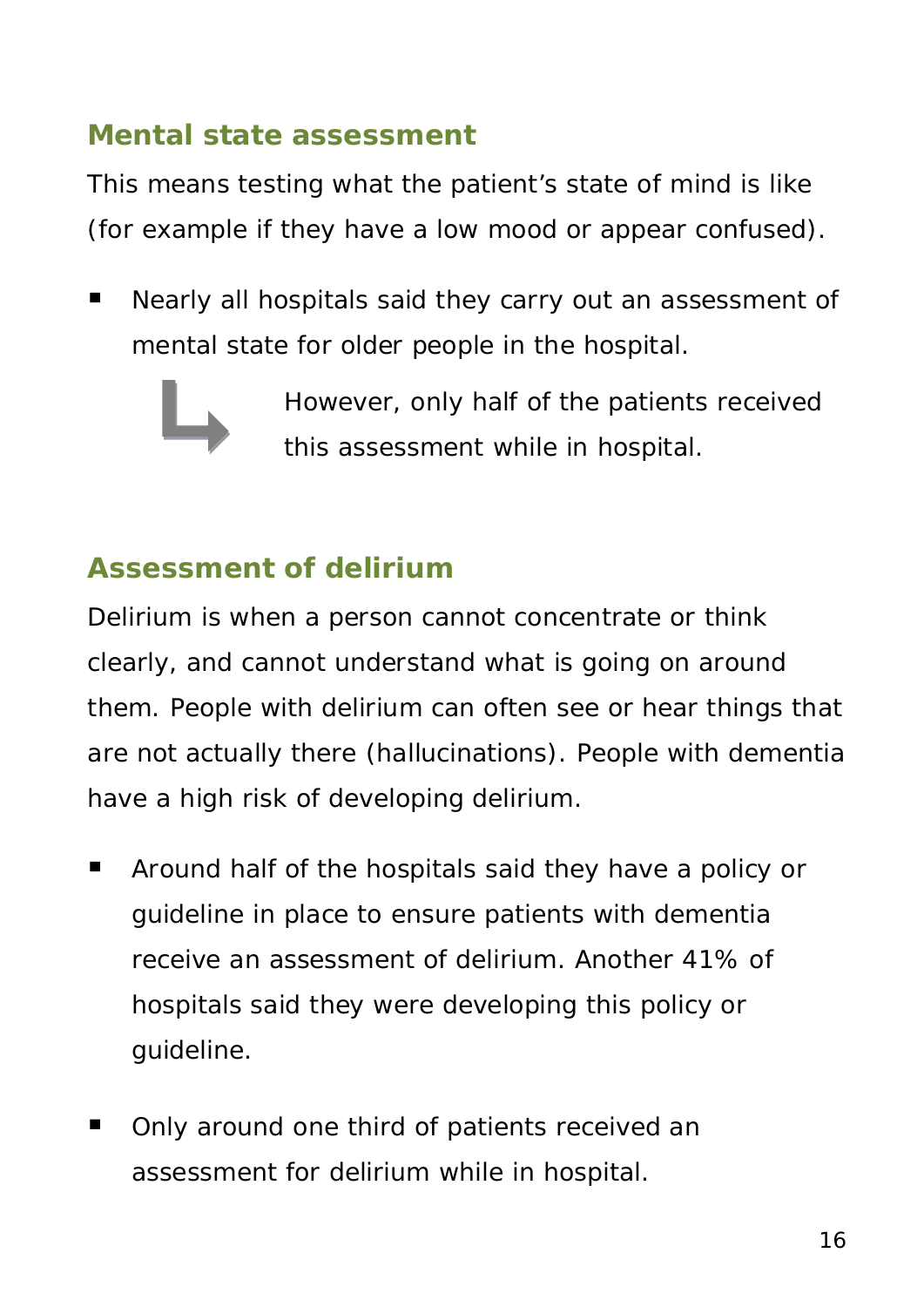### **Recommendations**



- People with dementia should receive an assessment of functioning.
- People with dementia should receive a pain assessment while in hospital. This assessment should be suitable to the person's ability to communicate.
- All staff responsible for the assessment of older people should receive training in the assessment of mental state.
- People with dementia should receive a full assessment while they are in hospital. This includes physical health, mental health and social assessments.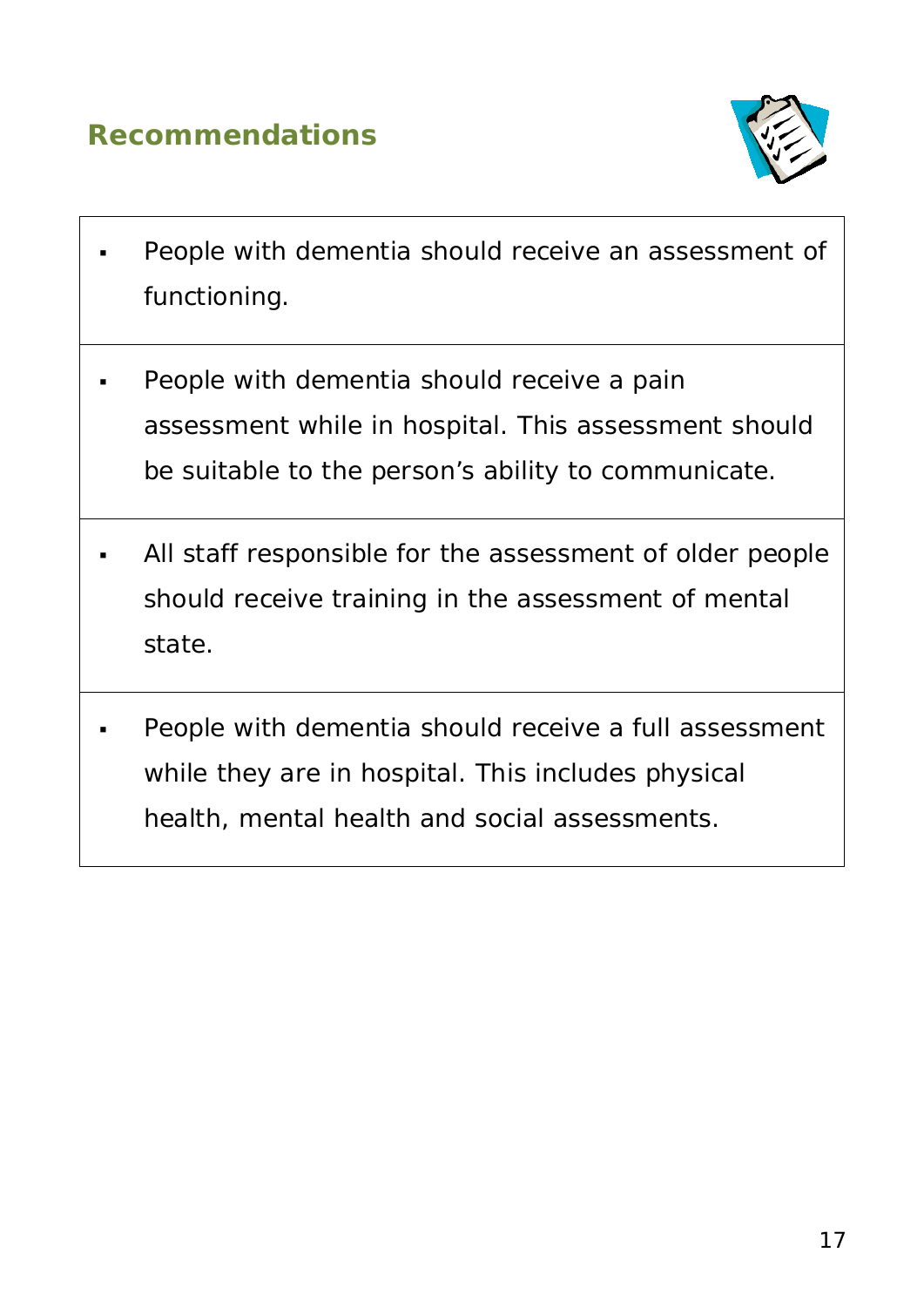# **3. Use of antipsychotic medication**



Antipsychotic medication or drugs are used to treat people with mental health conditions. They can be used to help the person feel calm. This chapter looks at:

- **Prescriptions of antipsychotic medication that were** recorded in the patients' notes.
- What hospitals say they do when they need to help patients with dementia who have become agitated, distressed, or can become aggressive.

#### **Progress made since the first round of audit**

Fewer patients were prescribed antipsychotic medication while in hospital than before. Over half the hospitals now have guidance or procedures in place to help patients with dementia who become agitated, distressed, or can become aggressive when they are in hospital.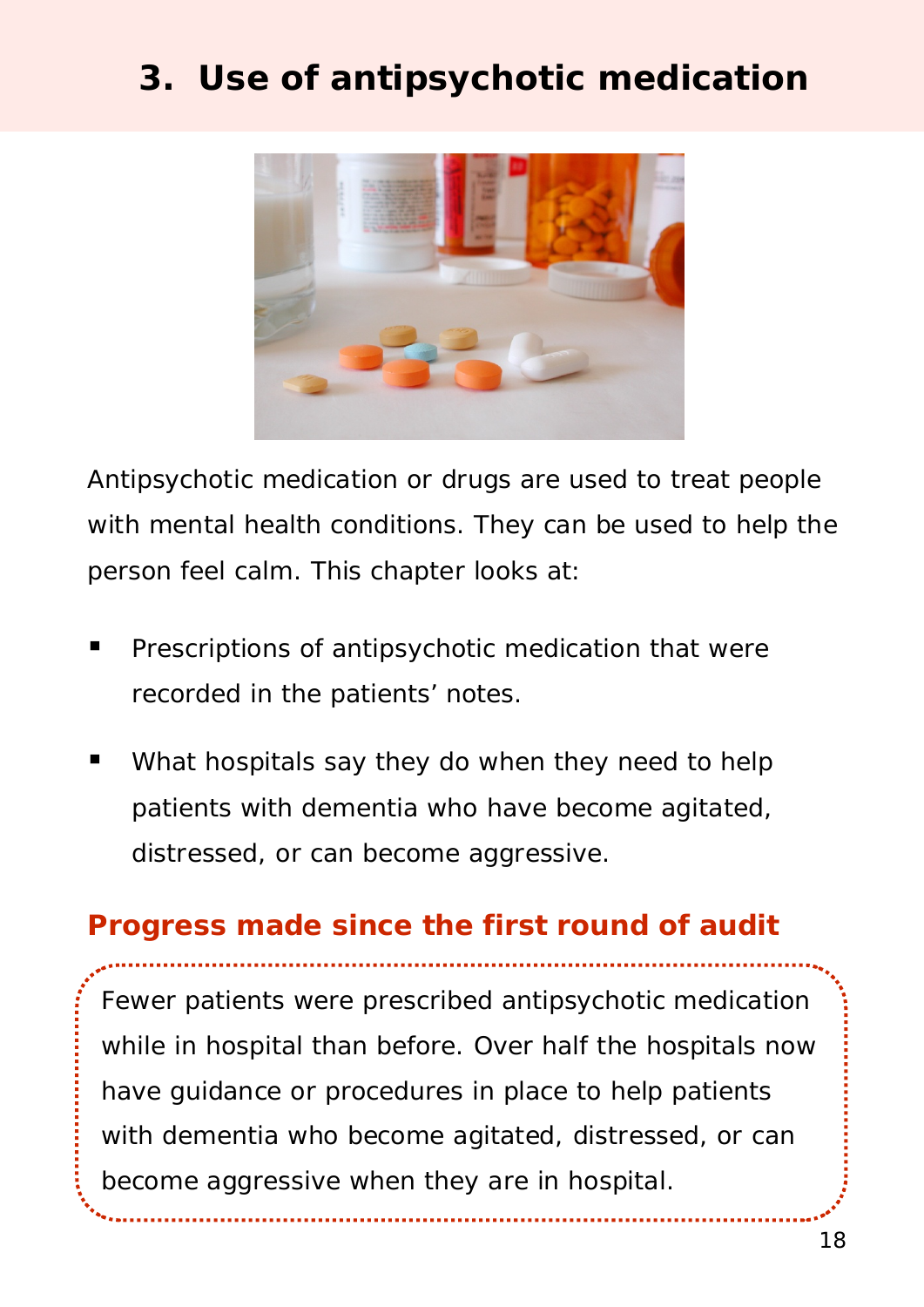#### **Use of antipsychotic medication in hospital**

Some people do benefit from taking antipsychotic medication but many have serious side effects such as dizziness, sleepiness, become more confused, etc. Hospitals should consider if a prescription of antipsychotics is appropriate to the person.

- 19% of patients were taking antipsychotic medication while they were in hospital – this could have been a prescription that was made before they came to hospital or a new prescription that was made in the hospital.
- 8% of patients were prescribed antipsychotic medication while in hospital.

# **Use of antipsychotic medication when leaving the hospital**

■ 8% of patients left the hospital with a prescription of antipsychotic medication in place.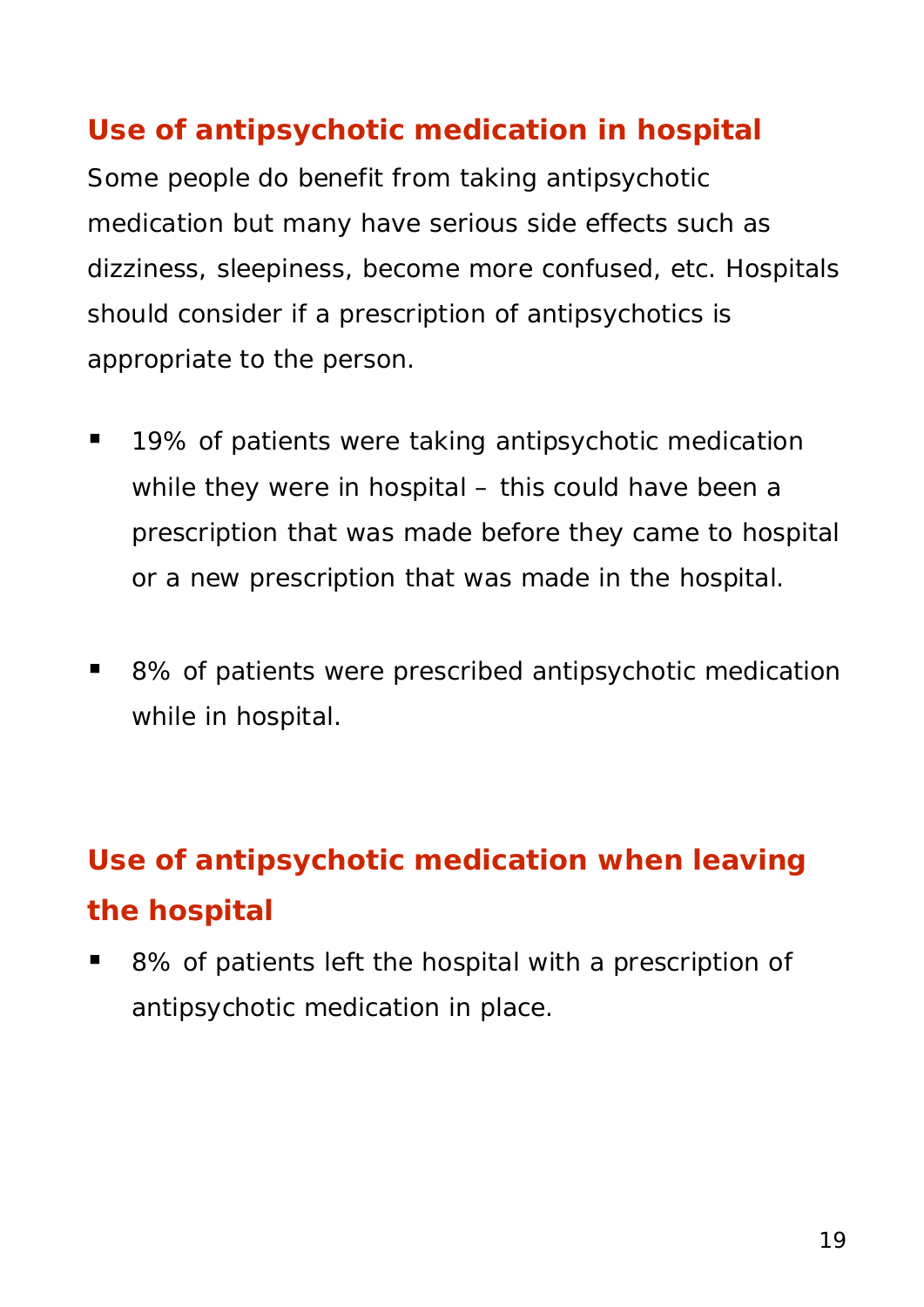# **Place the patient was living before coming to hospital and use of antipsychotic medication**

 Patients who were living in a residential or nursing home were more likely to be taking antipsychotic medication when they were admitted to hospital than patients who came from their own home or their carer's home.

# **Hospital procedures when patients with dementia have become agitated, distressed, or can become aggressive**

People with dementia can become agitated, distressed, or can become aggressive when they are in hospital. This can be due to the hospital environment, the type of care they are receiving, their illness, or their dementia.

Hospitals should have procedures that they can follow when a person becomes agitated, distressed or aggressive.

■ 61% of hospitals said they have these procedures in place, and 30% of hospitals said they are developing these procedures.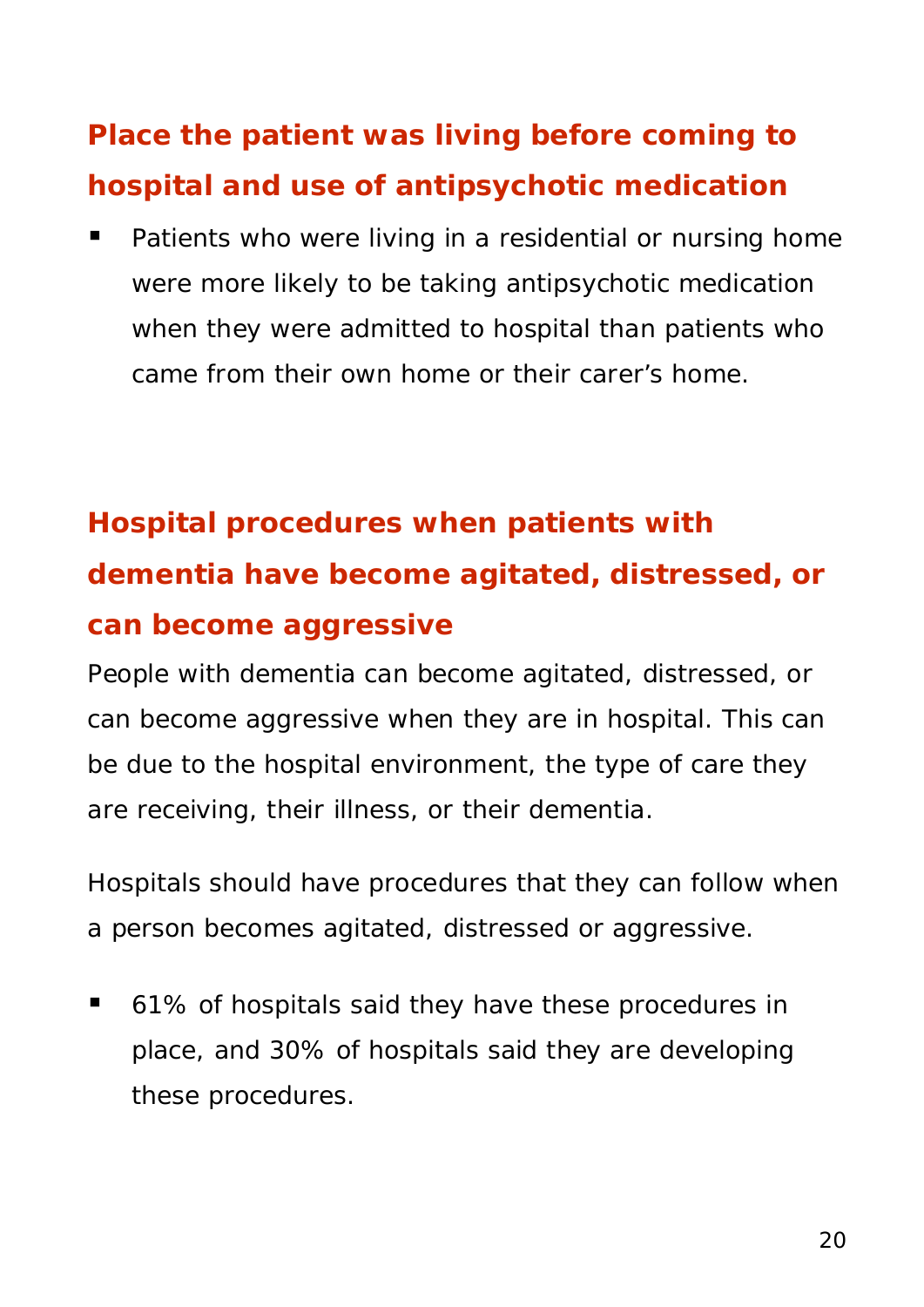### **Recommendations**



- Hospitals should keep a check on the number of people with dementia who are prescribed antipsychotic medication while they are in hospital.
- Before prescribing antipsychotic medication for people with dementia, the doctor should consider if this is appropriate for the person. Before the patient leaves the hospital the doctor should consider whether they can stop taking this medicine.
- The Royal Colleges and other doctor's organisations should suggest rules to make sure that extra doses of antipsychotic medication are only given to the person with dementia when absolutely necessary.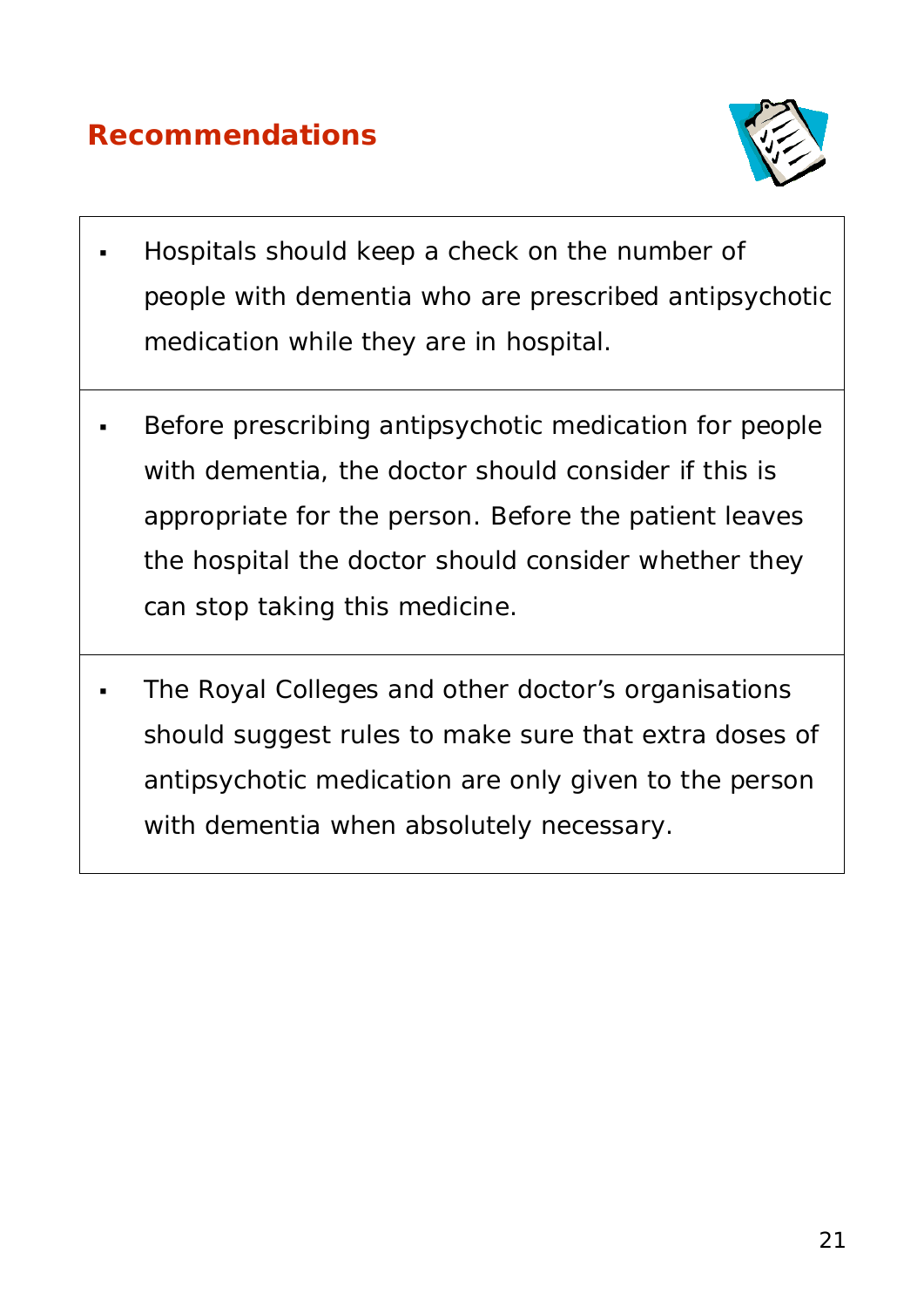# **4. Support from psychiatry services**



This chapter looks at the access hospitals have to liaison psychiatry services. Liaison psychiatry is a doctor or a nurse, or a team who provide care and treatment to people with mental health problems. It also looks at how long patients had to wait when they were referred to liaison psychiatry services while in hospital.

#### **Progress made since the first round of audit**

Nearly all hospitals now have a liaison psychiatry service. A higher number of hospitals now have a psychiatrist in their liaison teams who specialises in the care and treatment of older people.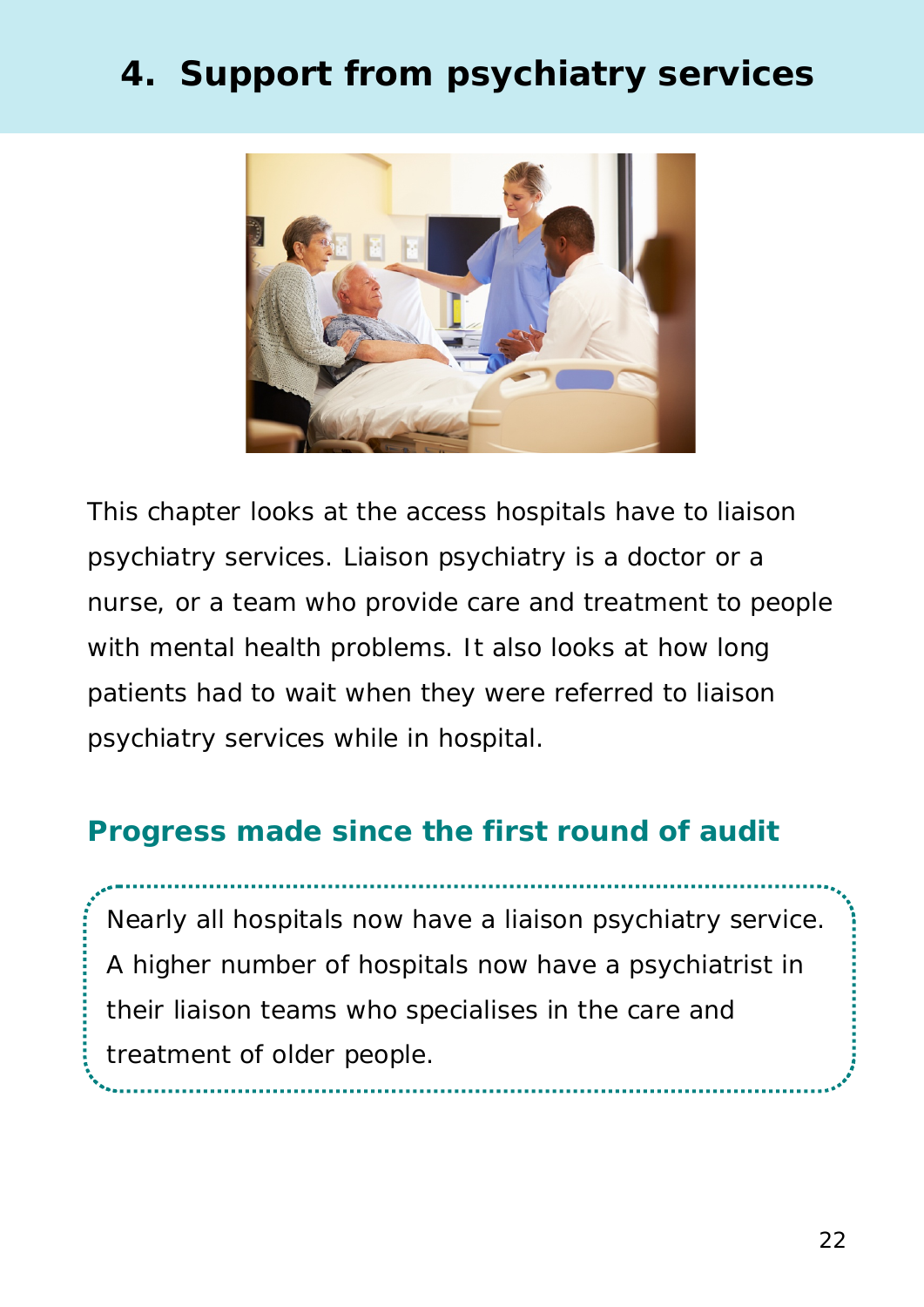### **Provision of psychiatry services**

- **Nearly all hospitals had a liaison psychiatry service. Most** of them were provided by a team, and not just one person.
- **Most services had a psychiatrist lead in place who** specialises in the care and treatment of older people.
- Only one third of hospitals had access to an older people's service during evenings and weekends.

### **Waiting times to be seen by liaison psychiatry**

**Patients with dementia who needed to be seen by a** liaison psychiatry team often had to wait. More than half of the patients had to wait more than two days.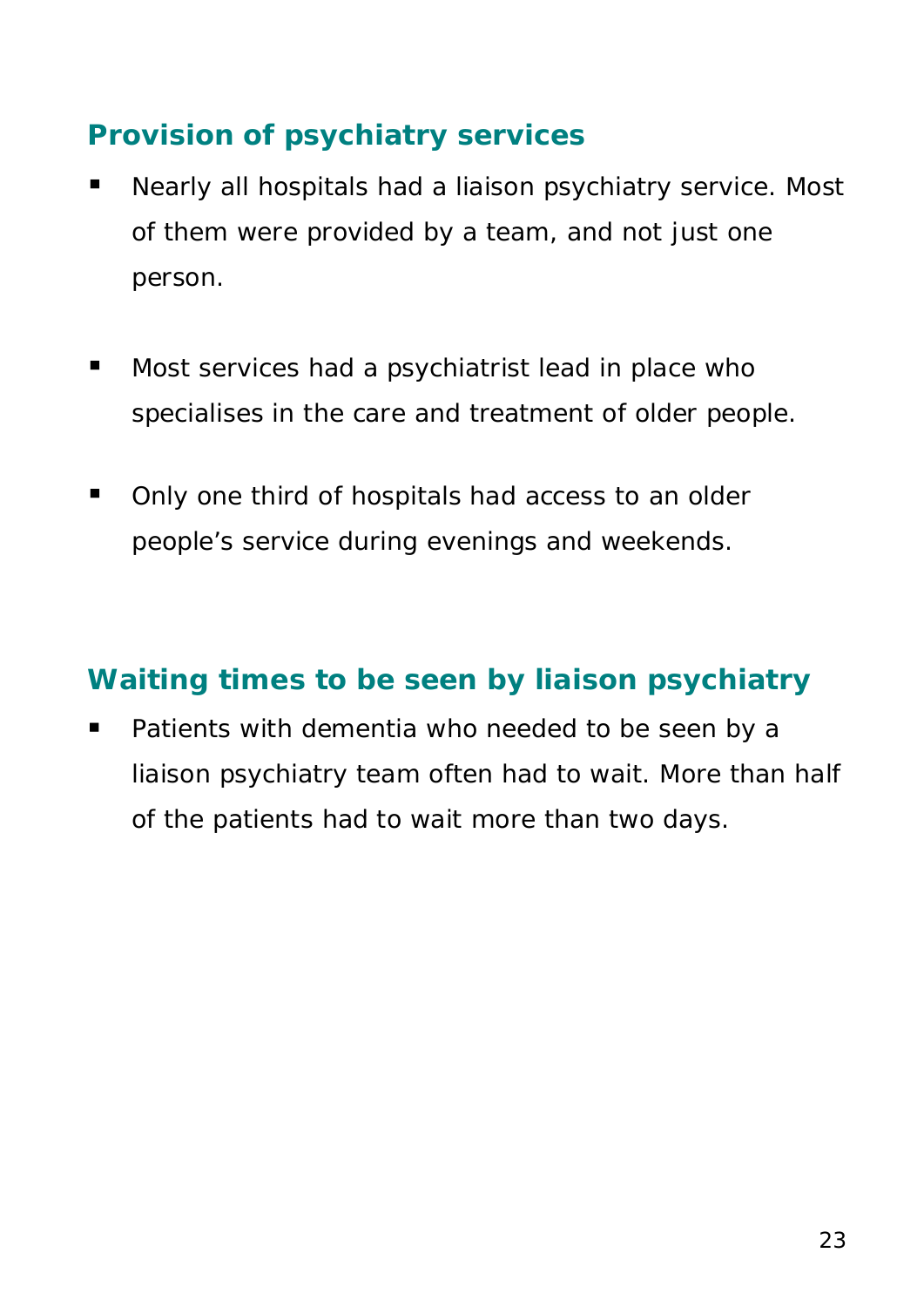## **Recommendations**



- Liaison psychiatry services should be available for people with dementia at all times (24 hours a day).
- The time it takes for patients to be seen when they are referred to liaison psychiatry services, and whether the treatment helps them, should be used to show how well services are performing.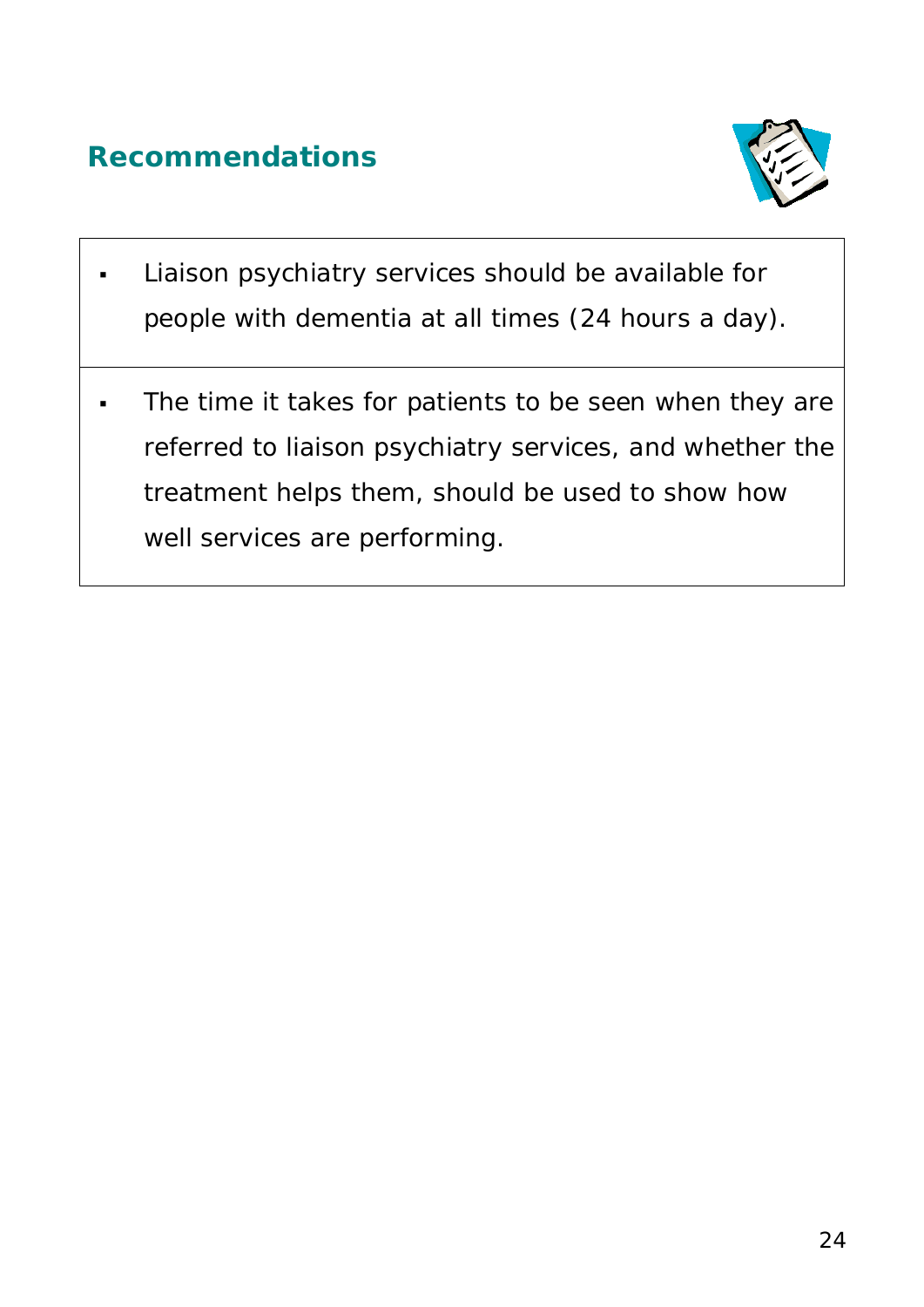# **5. Leaving the hospital**



This chapter looks at patients' discharge from hospital. This means looking at the procedures hospitals have in place to plan for when patients are ready to leave the hospital. It will also look at the involvement of people with dementia and their carers when preparing to leave hospital.

#### **Progress made since the first round of audit**

More people with dementia were more often involved in planning for leaving the hospital. However, there is still a need to do this for all patients with dementia when this is possible.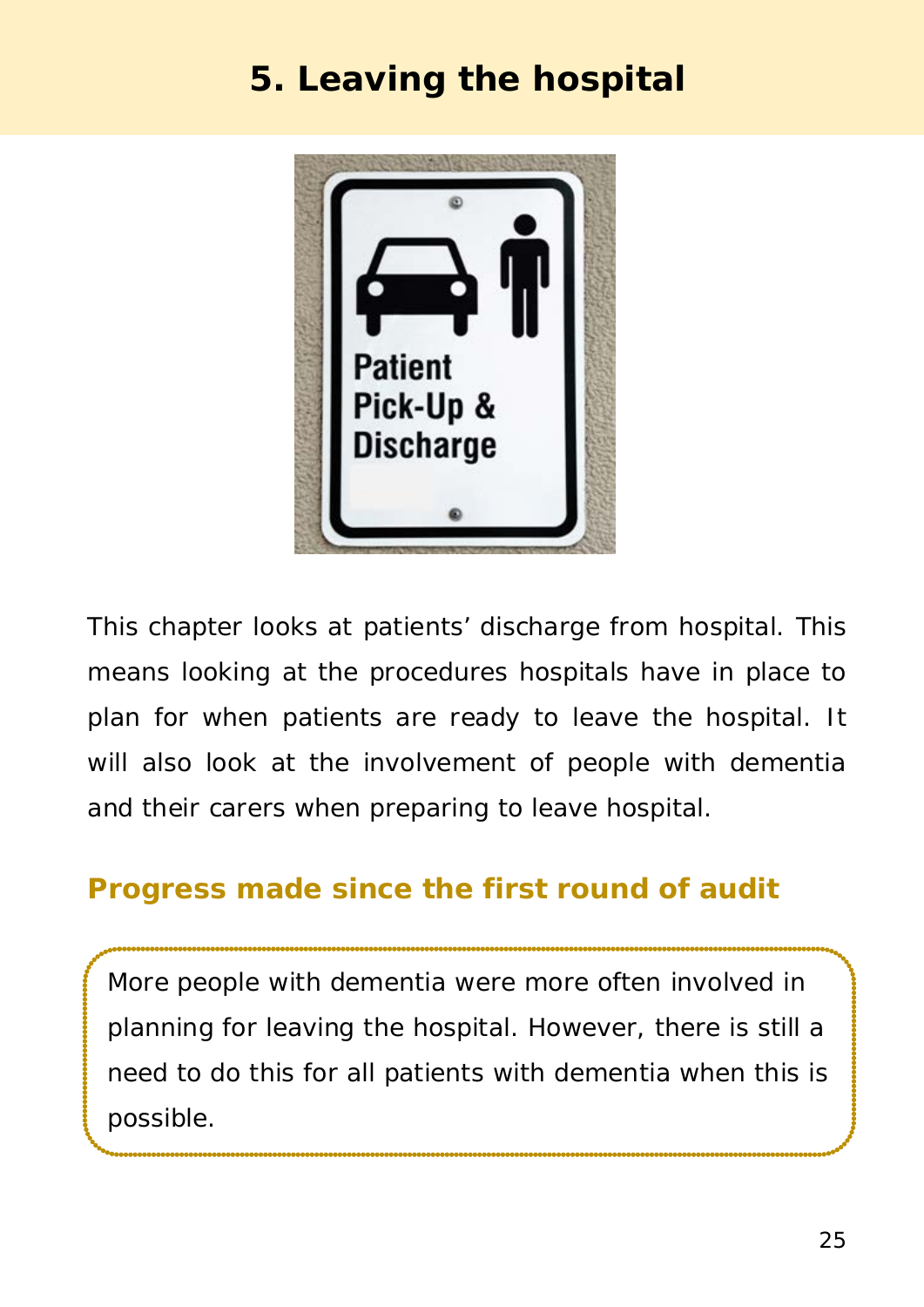## **Discharge policy**

**E** Around half of hospitals said they regularly look at their hospital discharge policy and procedures to take into account the needs of people with dementia.

# **Assessments carried out before leaving the hospital**

When people with dementia are leaving the hospital, any mental health needs they have should be recorded so that there are plans in place to support them when they get home.

- Only 19% of patients had their level of cognitive impairment recorded (this means the patient's mental abilities such as thinking, knowing and remembering). This was even lower for patients who lived in a care home when they were admitted to hospital.
- Less than half of patients who had symptoms of delirium, or had had upsetting symptoms such as agitation, distress, or aggression had this recorded to support their future care.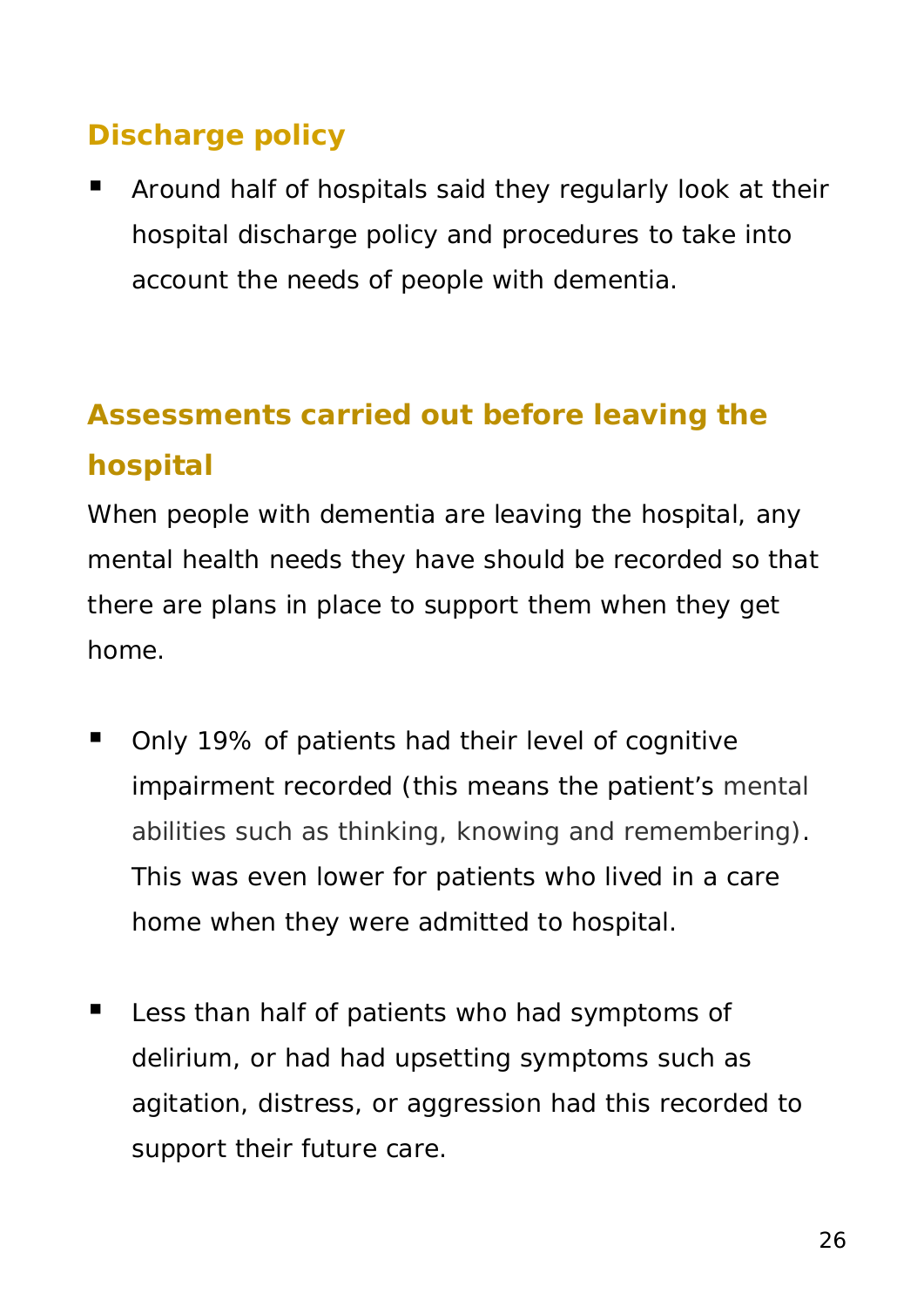# **Involvement of carers and people with dementia in discussions about discharge**

In many cases, the carer (or family member) had been involved in discussions about where the patient should go to after leaving the hospital (for example to a nursing home or their own home) and the support needs of the patient.



However, only 57% of notes showed that these discussions had taken place with the person with dementia (when this was possible).

### **Support on discharge**

• Only half of patient notes showed that the person with dementia or their carer had been given helpful information about future support when leaving the hospital

#### **Notice of discharge**

If a quarter of patient cases we could not tell from the notes whether carers or family had been told when the patient was leaving hospital.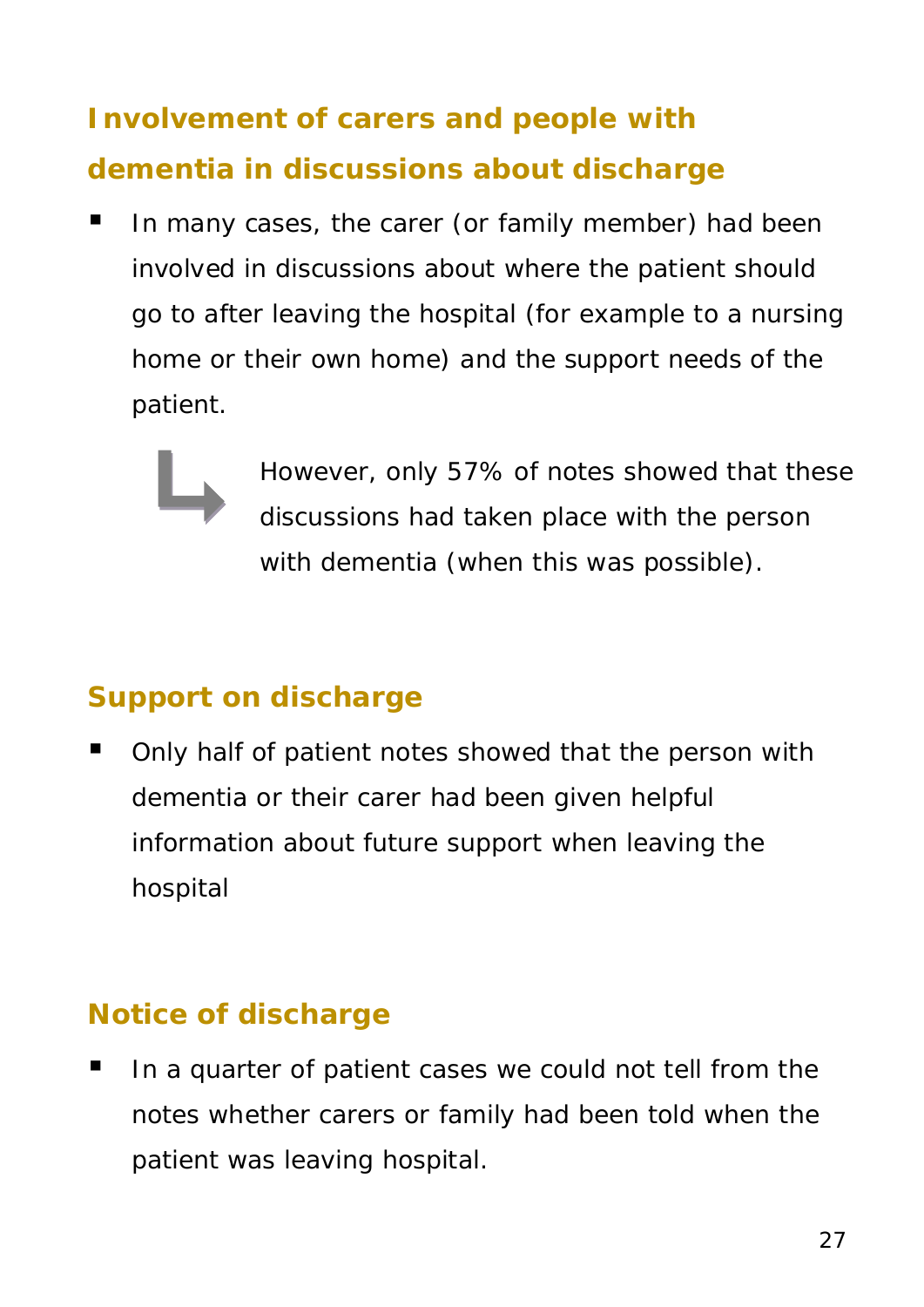### **Recommendations**



- Hospitals should investigate whenever patients have to leave hospital after midnight, and whenever the family or carer are told less than a day in advance that the patient is leaving the hospital.
- Hospitals should look at their discharge policies and make changes so that they include the needs of people with dementia and their carers.
- Information about the person's health care needs when they leave hospital should include information about the person's dementia or delirium.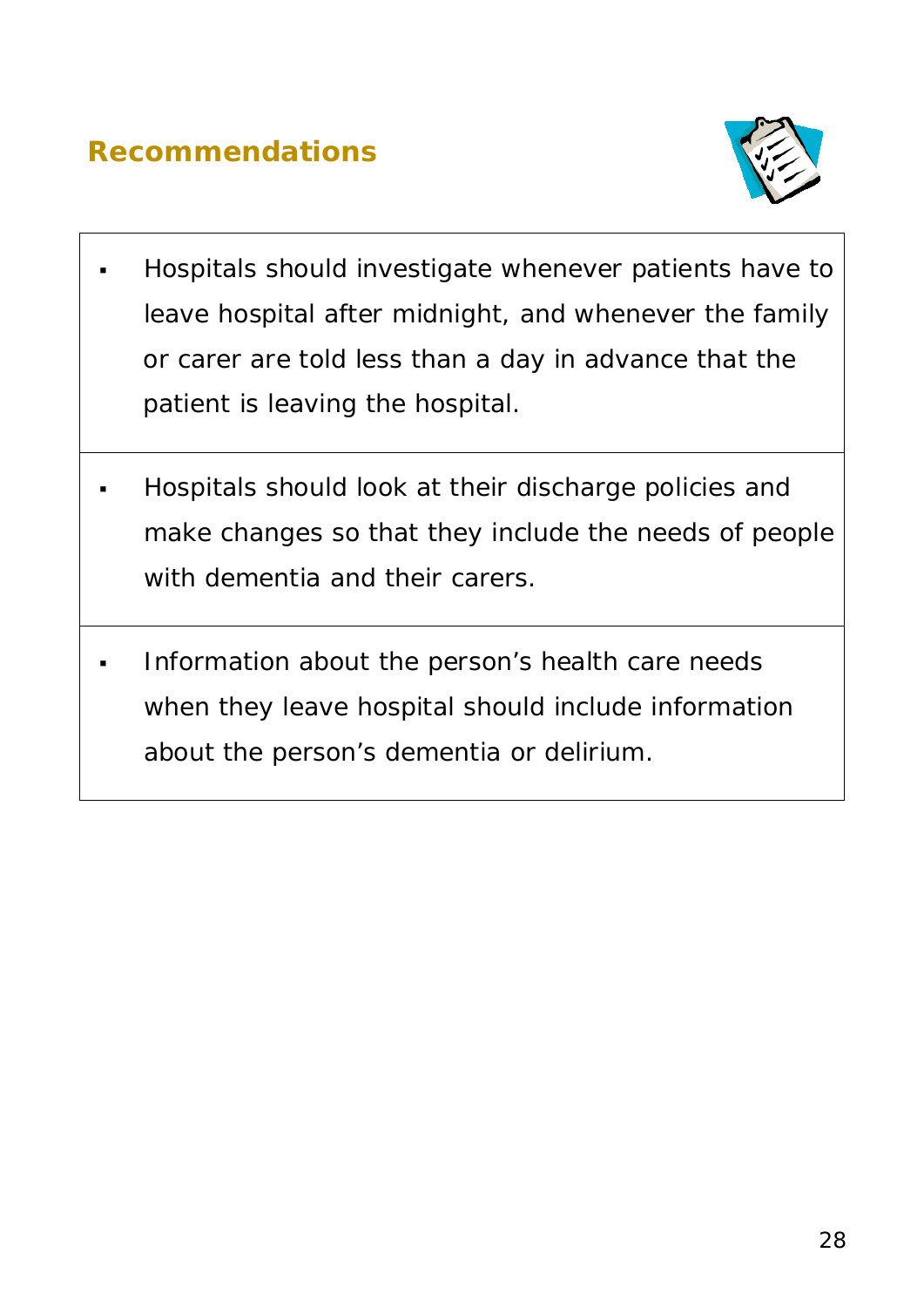# **6. Information and communication**



This chapter looks at whether the hospital knew the personal details about the person with dementia that would help them to care for them. It also looks at how hospitals shared important information about the person with the doctors and nurses who came into contact with them.

#### **Progress made since the first round of audit**

There have been encouraging improvements. More hospitals say they now have a system in place to collect information about the person with dementia to help staff care for them. However, this information was not always found in the patients' notes.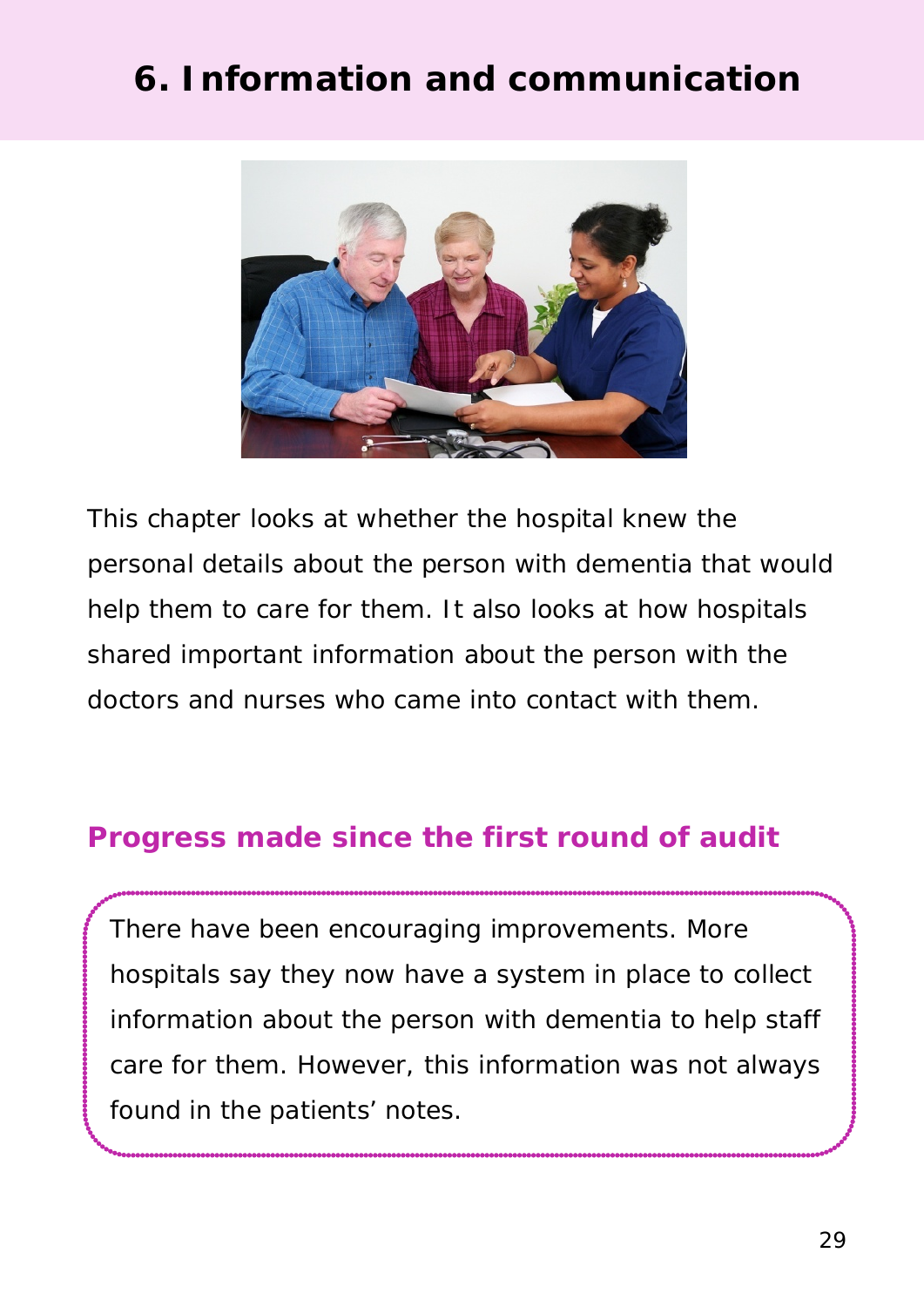# **Collecting information about the person with dementia**

Recording and sharing some basic personal information about people with dementia can help them feel more settled in hospital and help staff provide better care for them.

**EXTER** Around three quarters of hospitals said they had a system in place to collect personal information about the person with dementia that would help staff care for them.

However, when looking at the patients' notes, less than half had information about:

- **Details that would help staff communicate with the** person.
- How to help calm the person if they became agitated.
- Anything that might cause distress to the person (for example, if they are upset by noise or at certain times of the day).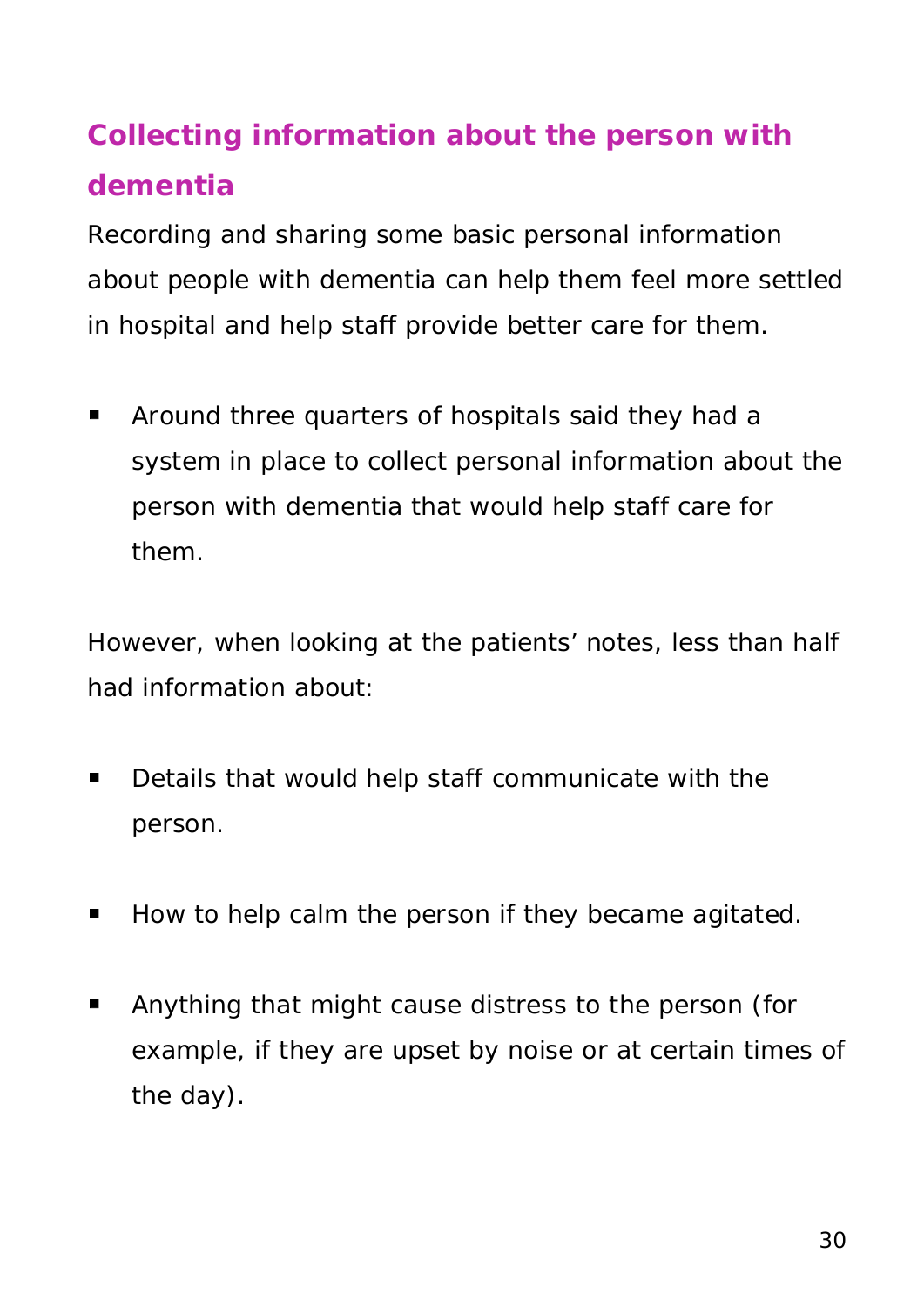#### **Communication between staff**

All staff in the hospital who come in contact with the person with dementia should know about their dementia. This would help staff understand the needs of the person and provide better care for them.

- Only around half of hospitals said they have a system to let staff on the ward know that the person has dementia (for example, a symbol by the patient's bed, this can be a picture of a butterfly or flower).
- **Less than half of hospitals said they have a system in** place to let staff in other treatment areas (outside the ward) know that the person has dementia (for example, a symbol in the patient's notes).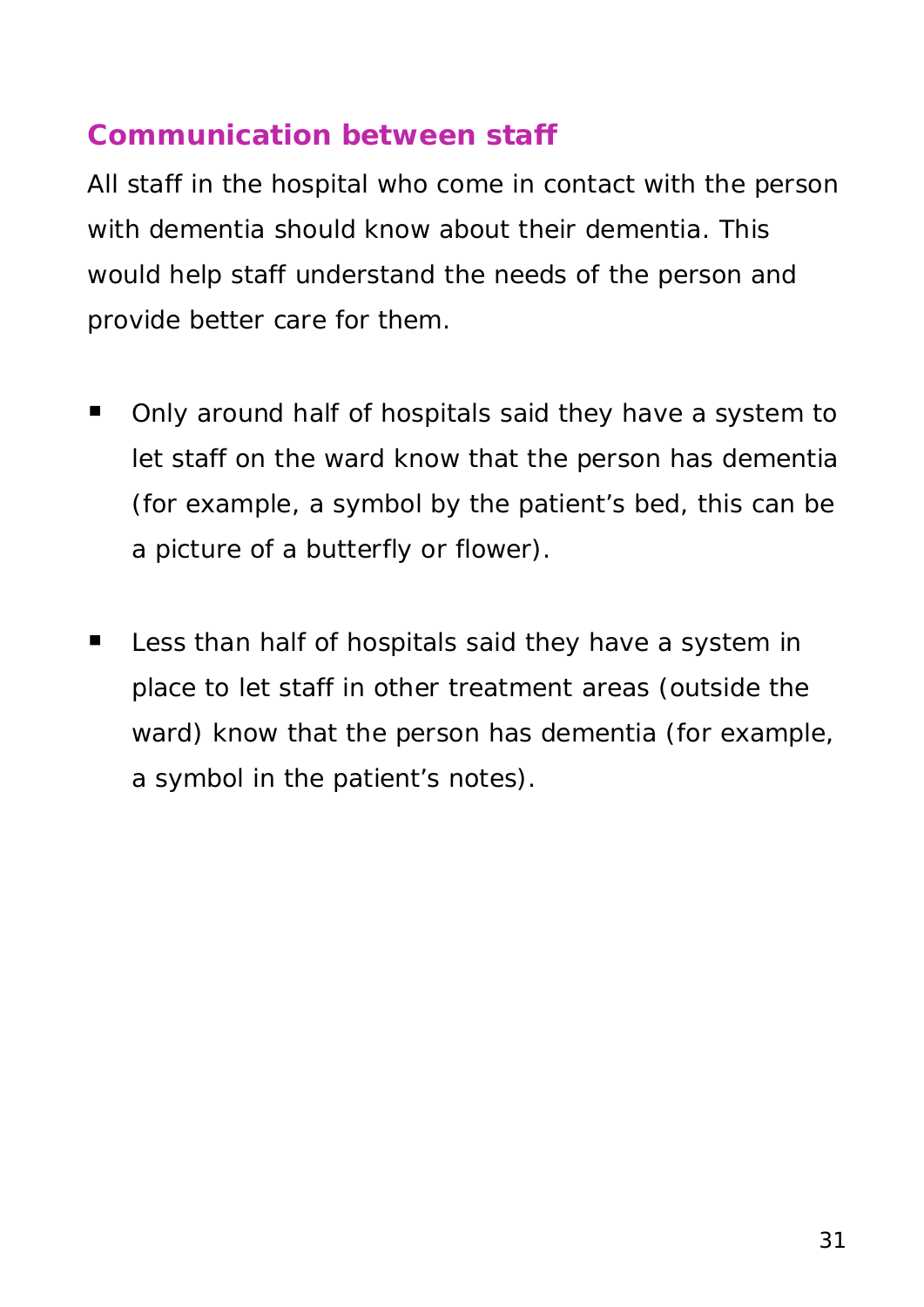### **Recommendations**



- A document to collect personal information about the person (for example "This is Me" from the Alzheimer's Society) should be in use in all areas in the hospital. It should be recorded in the patient's notes that the document is being used.
- There should be a system in place so that staff can identify people with dementia on the ward (for example a symbol to put by the patient's bed).
- Hospital staff should establish how the carers of people with dementia will be involved in decisions about their treatment, and all staff involved in the patient's care should know about this. This should consider the patient's ability to make decisions and their wishes. If the patient is not able to make decisions for him/herself, decisions on their behalf must be made in their best interest.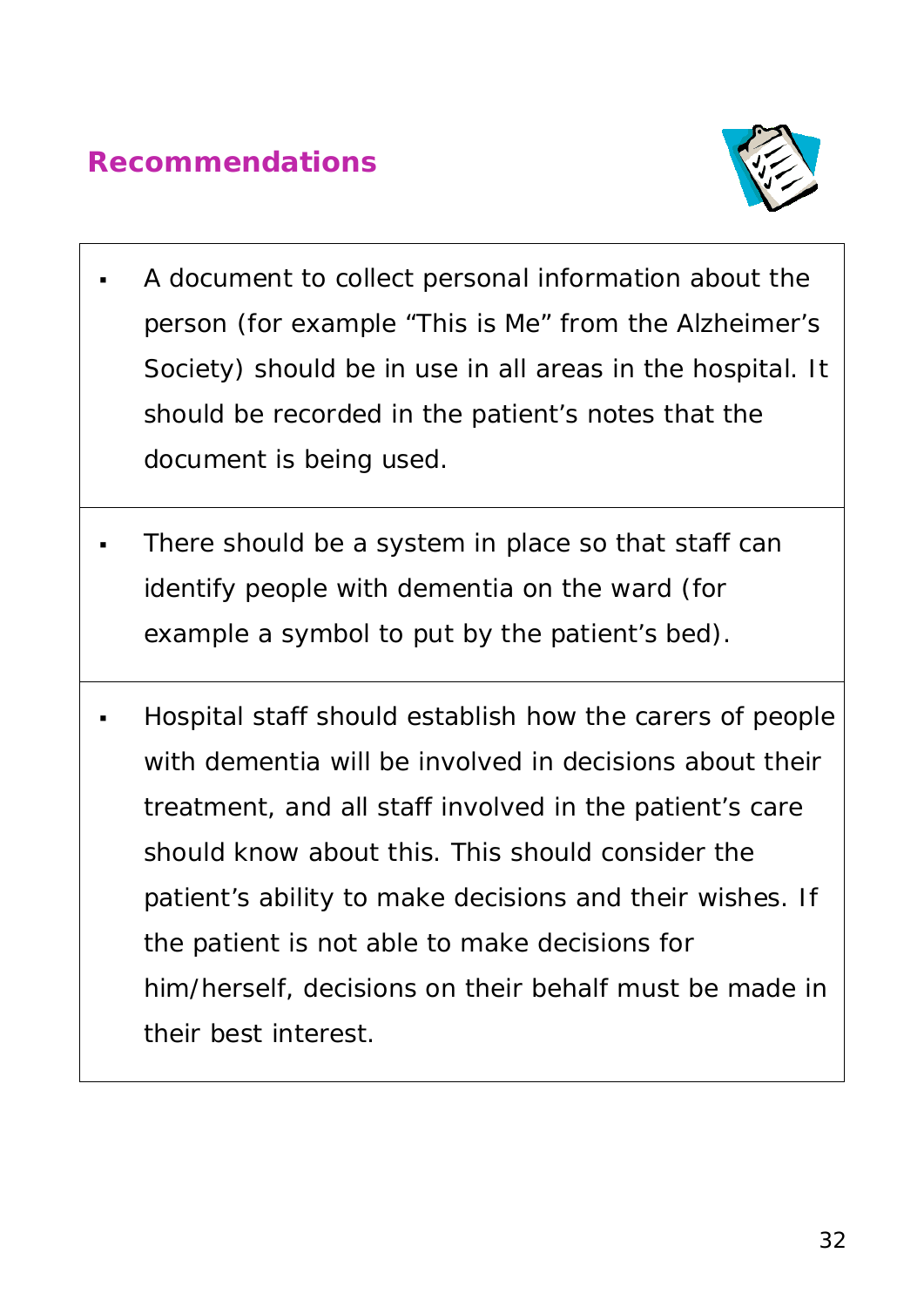# **7. Staff training**



This chapter looks at whether hospitals have training in place for staff, and if they are providing dementia awareness training to all staff.

### **Progress made since the first round of audit**

- 『『『『『『『』

More hospitals say they now have a plan to train staff in dementia care. However, many hospitals still do not include dementia awareness training in their training for new staff.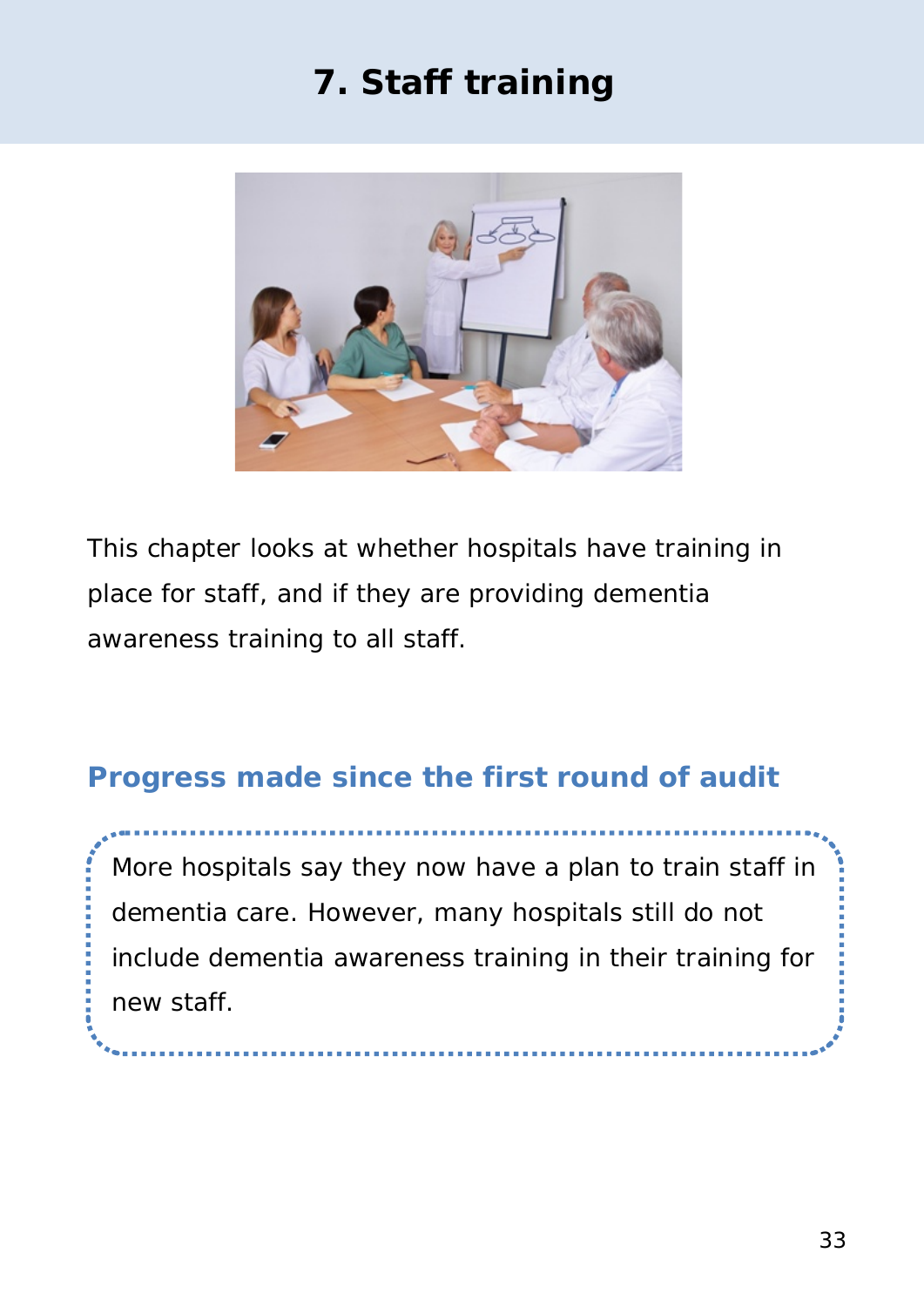## **Training plan**

In order for people with dementia to have a positive experience of care while in hospital, it is important that hospitals have plans in place to ensure staff members receive good training.

■ Over three quarters of hospitals said they had a training plan to identify the training needs of staff who care for people with dementia.

# **Dementia awareness training provided to new staff**

One of the barriers to providing good care to people with dementia is the lack of understanding about dementia and how it affects the person. It is important that all staff in the hospital receive dementia awareness training.

**Around 60% of hospitals said they provided dementially** awareness training to staff when they start to work at the hospital.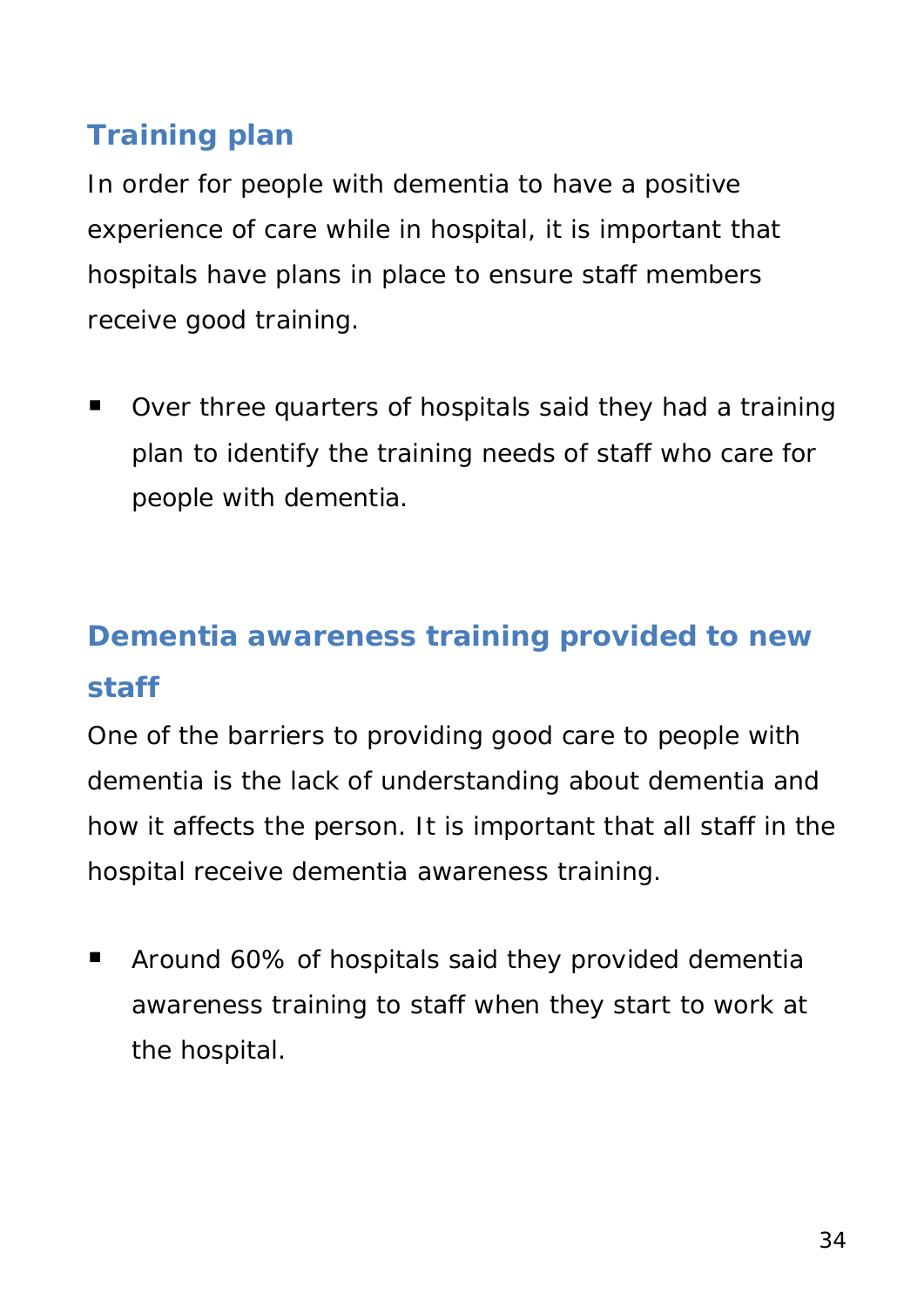#### **Dementia awareness training to different staff**

Hospitals were asked if they had provided dementia awareness training to staff in the hospital. Training could have been provided when staff began to work for the hospital or at a different time.

Below is the proportion of hospitals that **did not** provide any dementia awareness training to staff between March 2011 and March 2012:

| <b>Doctors:</b>   | Around a quarter of hospitals did not     |  |
|-------------------|-------------------------------------------|--|
|                   | provide dementia awareness training to    |  |
|                   | doctors.                                  |  |
| <b>Nurses:</b>    | 11% of hospitals did not provide dementia |  |
|                   | awareness training to nurses.             |  |
| <b>Healthcare</b> | 10% of hospitals did not provide dementia |  |
| assistants:       | awareness training to healthcare          |  |
|                   | assistants.                               |  |
| Support staff:    | 40% of hospitals did not provide dementia |  |
|                   | awareness training to support staff (for  |  |
|                   | example porters, housekeepers,            |  |
|                   | administrators).                          |  |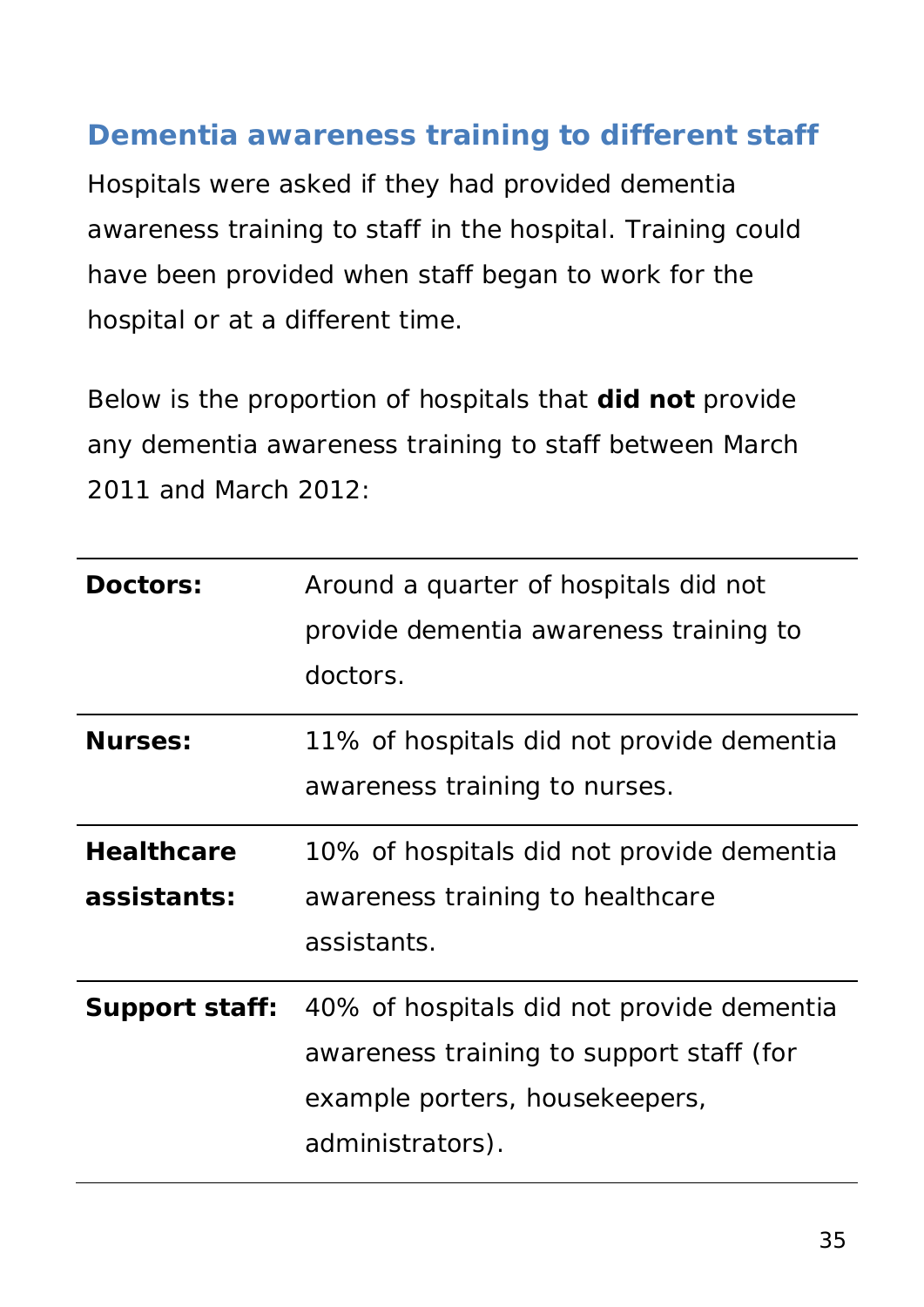### **Recommendations**



- All staff (including support staff roles such as porters, housekeepers, administrators) should receive basic training in dementia awareness. A proportion of staff should also receive more specialised training.
- Hospitals should look into where different staff groups need more training. Hospitals should make a plan to meet the training needs of different staff groups.
- Clear support and guidance should be available on the ward to help staff care for people with dementia. Appropriate training and learning materials should be available.
- Courses for medical and nursing students should include specialist skills in dementia.